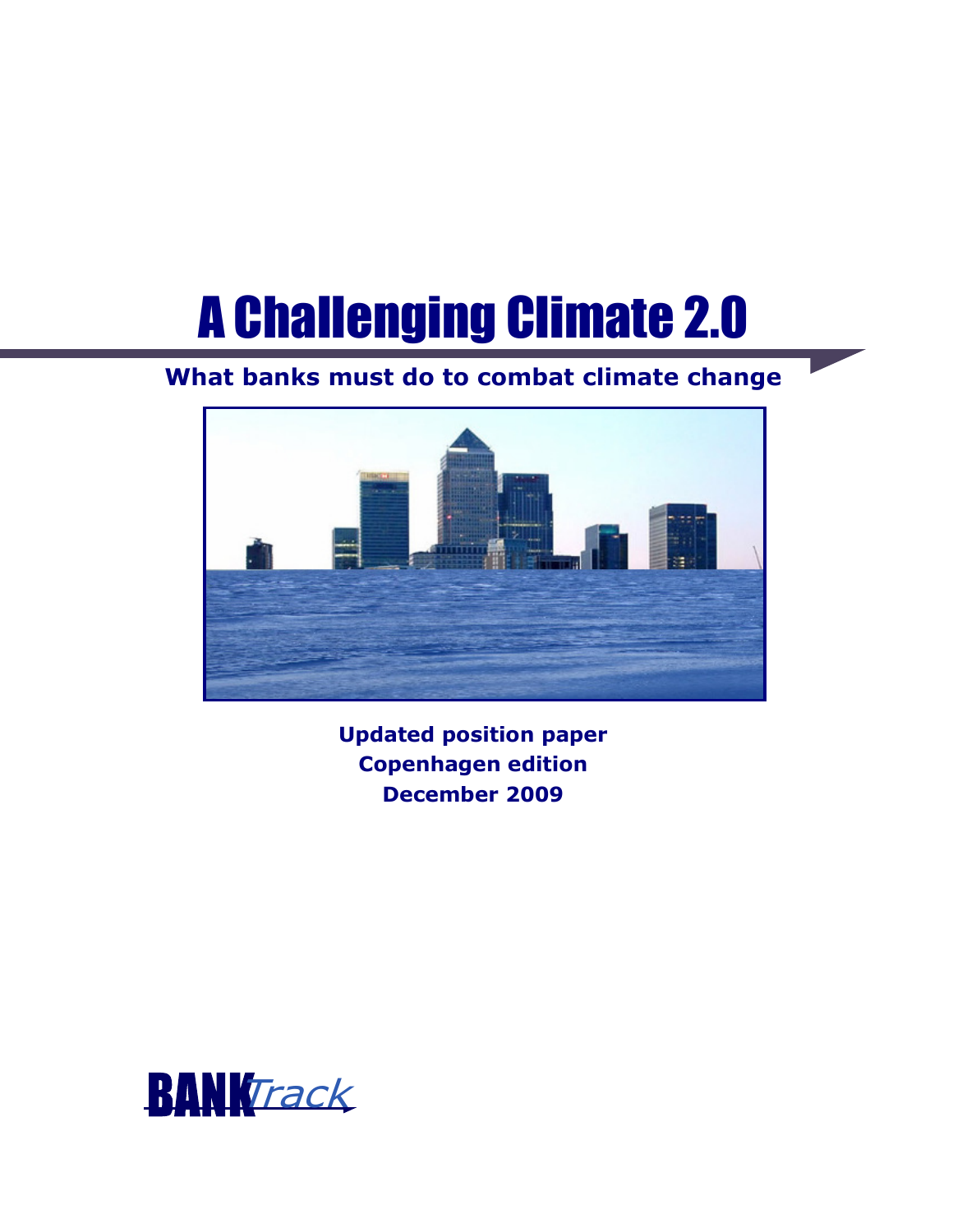## **Content**

| <b>Executive Summary</b>                                                        | 3  |
|---------------------------------------------------------------------------------|----|
| The role of commercial banks                                                    | 4  |
| What on earth is happening? Climate change and its impacts<br>1.                | 6  |
| <b>Banks and climate change</b><br>2.                                           | 7  |
| 2.1<br>Bank responses to climate change                                         | 8  |
| Bank policies                                                                   | 8  |
| Carbon principles and Climate principles                                        | 9  |
| Carbon trading                                                                  | 10 |
| 3. What banks must do to combat climate change                                  | 11 |
| End support for the most destructive activities<br>3.1                          | 11 |
| End support for new coal, oil and gas extraction and delivery                   | 11 |
| End support for new coal-fired power plants                                     | 12 |
| End support for most harmful practices in other GHG-intensive sectors           | 13 |
| 3.2<br>Reducing the climate impact of all lending and investments               | 15 |
| Measure and report GHG emissions associated with all financial services         | 15 |
| Establish ambitious portfolio and business-unit reduction targets               | 16 |
| Develop management tools to deal with climate issues                            | 16 |
| Finance the transition to a low/no carbon economy<br>3.3                        | 17 |
| Increase support for emission reduction, renewable energy and energy efficiency | 18 |
| Develop climate-positive retail products and services                           | 18 |
| 4. Conclusion                                                                   | 20 |
| 4.1<br>Solutions                                                                | 21 |
| Energy efficiency                                                               | 21 |
| Wind power                                                                      | 21 |
| Solar power                                                                     | 22 |
| Small hydro                                                                     | 22 |
| Experimental energy technology                                                  | 22 |
| <b>Biomass</b>                                                                  | 23 |
| 4.2<br><b>False Solutions</b>                                                   | 23 |
| Carbon trading                                                                  | 23 |
| Nuclear energy                                                                  | 24 |
| Large-scale hydro                                                               | 25 |
| <b>Biofuels</b>                                                                 | 26 |
| Natural gas                                                                     | 27 |
| Carbon capture and storage                                                      | 27 |

This is the fully revised Copenhagen edition of the position of BankTrack on the role of banks in combating climate change. The first edition of this paper was published in 2007. Comments to this position paper welcome at:

**BankTrack Vismarkt 15 6511 VJ Nijmegen Netherlands coord@banktrack.org +31-24-3249220 www.banktrack.org** 

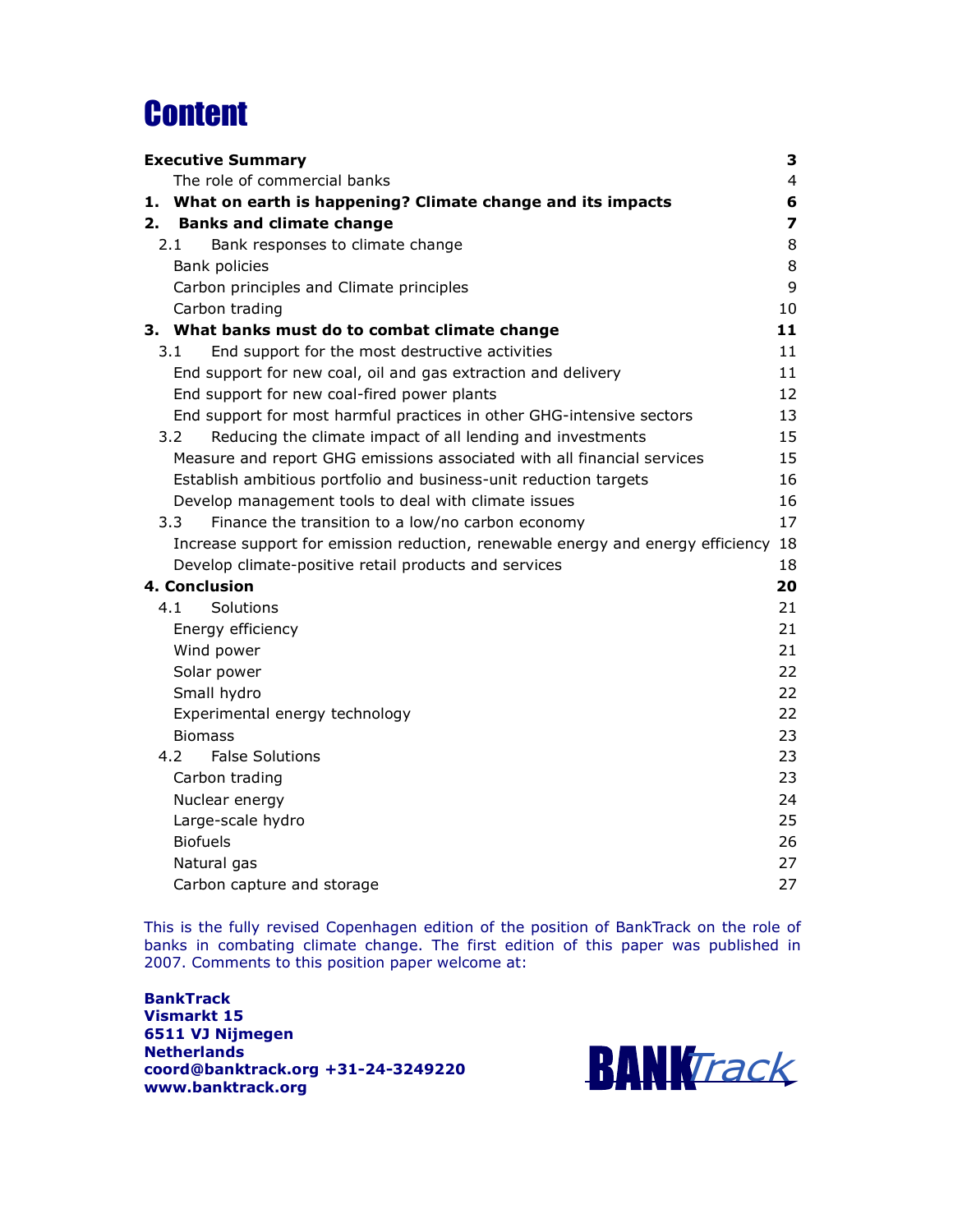## Executive Summary

Global climate change as it is now unfolding is the planet's greatest environmental challenge, directly threatening the prosperity, livelihoods and security of billions of people worldwide. If current trends in greenhouse gas emissions continue, average global temperatures could rise as much as 6.4°C by the end of this century, with devastating and irreversible effects for all people and the planet. $<sup>1</sup>$ </sup>

To avoid climate change turning into an uncontrollable process, global average temperatures should peak as far below 1.5-2°C over pre-industrial levels as possible. Even with this temperature rise the world will face dramatically different environmental and atmospheric circumstances. Millions of peoples' lives will be severely impacted by drought, floods, food shortages, spread of communicable diseases, biodiversity loss, forced resettlement of communities and widespread loss of livelihood. The vast majority of those affected will have contributed little to the current levels of greenhouse gases in the atmosphere. $2$ 

Public policy responses to climate change so far have been inconsistent and largely inadequate. Governments must take up the climate challenge with great urgency and determination at the upcoming Copenhagen climate summit. To have a realistic chance of staying within the 2°C limit, global greenhouse gas (GHG) pollution will need to be reduced over 85 percent below 2000 levels by 2050, with a steep decline in GHG emissions starting as soon as possible. $^3$  Governments must agree to effective targets for reducing GHG pollution to this level, and adopt a post-Kyoto framework that allows those targets to be achieved. In particular, industrialized countries that have produced the bulk of greenhouse gases must drastically and urgently reduce their emissions and provide vast resources for mitigation and adaption to a changing climate if developing countries are to have any atmospheric space for their rightful development.

However, action from other actors cannot wait until governments find the political will to effectively deal with climate change. Every institution and individual must act to limit GHG pollution within their own sphere of influence. This is particularly true for institutions and business that have relatively large impacts on climate change.

<sup>1</sup> Intergovernmental Panel on Climate Change, *Fourth Assessment Report: Working Group I Report "The Physical Science Basis": Summary For Policymakers*, at 13 (2007).

<sup>&</sup>lt;sup>2</sup> Oxfam calculates that the number of victims of climate related disasters my increase by 50 percent in 2015, to 375 million people. If not kept in check, climate change may lead in 2050 to over 200 million people in need of resettlement due to housing and livelihood loss. Oxfam 'Beyond aid'

http://www.oxfam.org/sites/www.oxfam.org/files/bp\_132\_beyond\_aid\_en\_0.pdf

<sup>3</sup> Intergovernmental Panel on Climate Change (2007), Fourth Assessment Report: *Working Group III Report:*  Mitigation of Climate Change: Summary For Policymakers, at p. 15; European Commission (2007),

Communication from the Commission to the Council, the European Parliament, the European Economic and Social Committee and the Committee of the Regions - Limiting global climate change to 2 degrees Celsius - The way ahead for 2020 and beyond.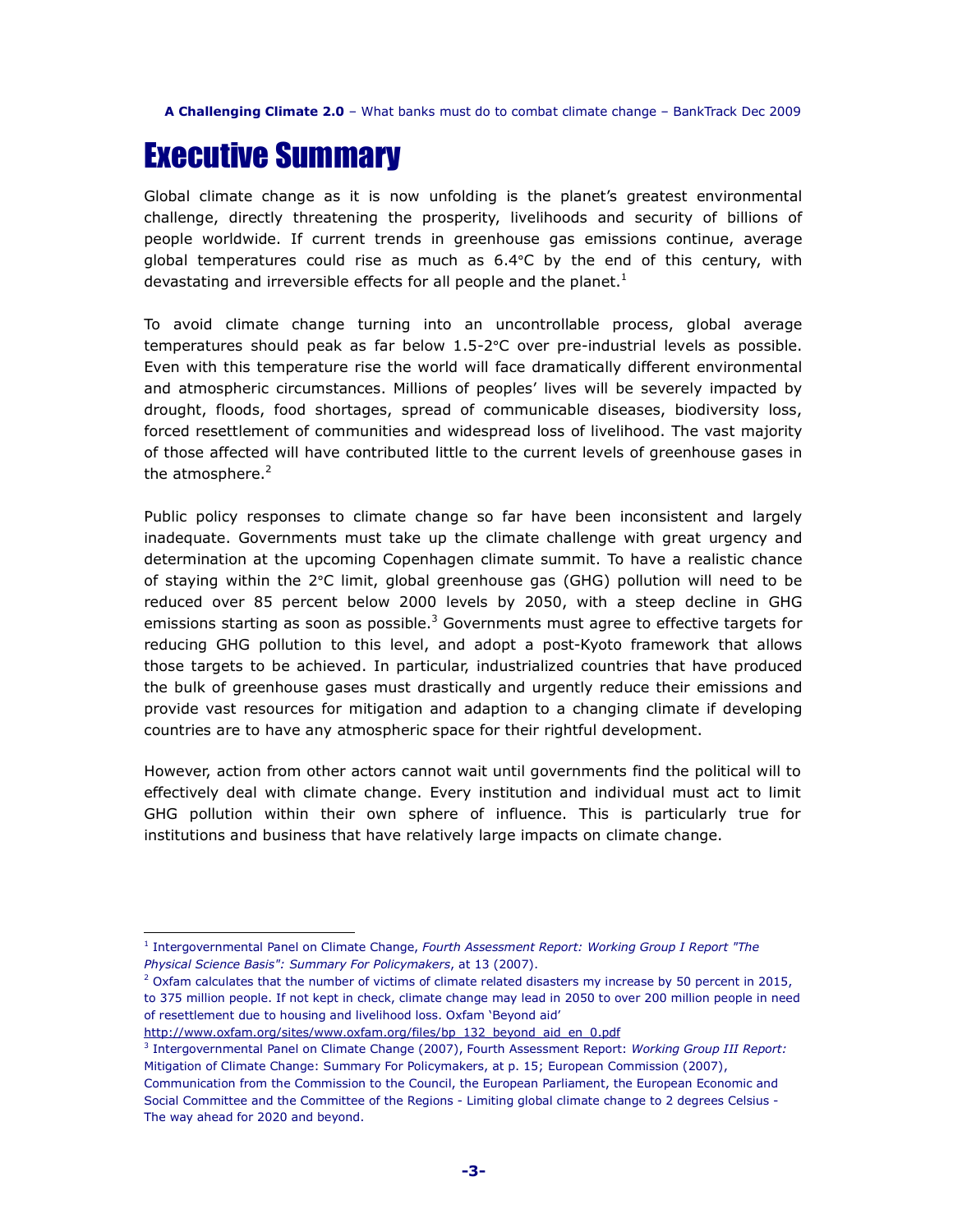## **The role of commercial banks**

Through their lending, investment, and other financial services, commercial banks<sup>4</sup> play an indispensable role in mobilizing and allocating financial resources for the private sector. As such, they are in a unique position to either help further entrench patterns of energy production and intensive energy use that are based on the burning of fossil fuels, or to catalyze the necessary transition to an economy that minimizes GHG pollution and relies on energy efficiency and low/no carbon energy sources. BankTrack believes that with this influential position comes a special responsibility for banks to play a leadership role in addressing the challenges of climate change.

To some degree, banks may place climate change within the logic of the "business case" for sustainability. After all, there are substantial opportunities to profit from investments in renewable energy, energy efficiency and the adaptation to a changing climate.<sup>5</sup> Most banks will also add the business opportunities provided by carbon trading to this list. Focusing on climate change is thus presented as a winning business strategy.

But relying on market mechanisms and traditional business models alone will not deliver to the task at hand. The climate crisis has been described as the "greatest and widestranging market failure ever seen<sup>"6</sup>. As a result, there remain enormous opportunities for banks -and business in general- to maximize short-term profits and shareholder value by supporting greenhouse gas-intensive investments -such as fossil fuel extractioneven where this leads to staggering social and environmental costs.

A bank wishing to disentangle itself from clients and activities with a negative impact on climate change must be willing to forego such short term business opportunities, in favour of long term gains.<sup>7</sup> BankTrack also believes that banks' current emphasis on carbon trading as a solution to the climate crisis is fundamentally misdirected. There is growing evidence that carbon markets do little to contribute to real emission reduction, while delaying the necessary structural shift from carbon to no/low carbon energy economy. In addition, they often finance projects with adverse impacts on marginalized communities in the Global South. <sup>8</sup>

Governments responded to the financial crisis at the end of 2008 by providing enormous sums of public money to a great number of private banks. Many of these banks are now owned in part by the taxpayers. The public stake in these banks creates an added responsibility, and in some cases, possibly even a legal duty, to ensure that they are

<sup>4</sup> While action is required from all financial institutions, this paper is focused primarily on commercial banks operating at national or international level offering banking services to retail, corporate and government clients.

<sup>&</sup>lt;sup>5</sup> Government of the United Kingdom, Investing in the Future - Background Paper for European Conference on Corporate Social Responsibility and the Financial Sector, London, December 2005.

<sup>&</sup>lt;sup>6</sup> Nicholas Stern, Stern Review: The Economics of Climate Change, at i (2007).

 $^7$  Bill Gates famously referred to this as "creative capitalism": a new business model in which the public good is linked to the profit motive in ways that help advance both. Bill Gates, "A New Approach to Capitalism, Remarks delivered at the World Economic Forum, Davos, Switzerland, January 24, 2008.

 $^8$  See, for example, Tamra Gilbertson and Oscar Reyes, "Carbon Trading: How it works and why it fails." Dag Hammarsjkold Foundation, Upssalla. November, 2009. http://www.dhf.uu.se/pdffiler/cc7/cc7\_web.pdf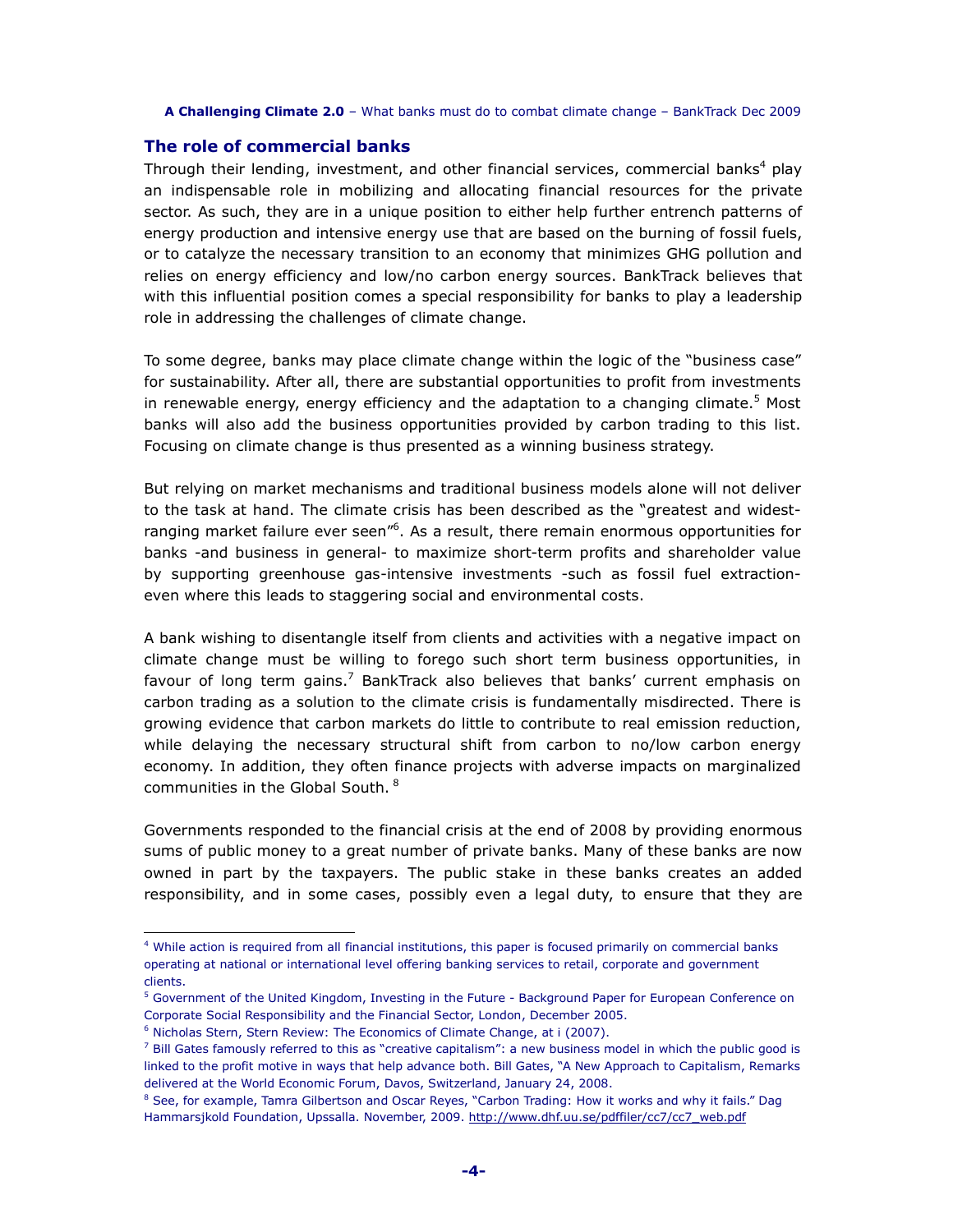operating in the public interest, or at least as 'best practice' institutions in the sector.<sup>9</sup>

BankTrack calls upon all international commercial banks to develop, in consultation with civil society stakeholders, a sufficiently ambitious, publicly-available climate policy that addresses how the bank will reduce the climate impacts of its lending and investments and determines how it will help finance the transition to a low-carbon economy.

First, banks should take steps to **disengage from all activities and projects that substantially contribute to climate change**. They should:

- End support for all new coal, oil and gas extraction and delivery;
- End support for all new coal-fired power plants; and
- End support for the most harmful and least efficient practices in other GHGintensive sectors, such as agriculture, forestry and transportation;

Second, banks should **minimize the extent to which their remaining activities and investments contribute to climate change**. Towards this end, they should:

- Assess and report on GHG pollution associated with all their loans, investments, and other financial services;
- Establish sufficiently ambitious portfolio and business-unit emissions reduction targets in line with current science on climate stabilization; and
- Develop a set of tools to address climate issues and reduce GHG pollution across the full range of their operations and services.

Third, banks should **increase their support for the development and use of climate-friendly technologies and production processes**. Accordingly, they should:

- Increase support for GHG pollution reduction technology, renewable energy production and energy efficiency in all business lines; and
- Develop products and services to help retail customers address climate change.

Fourth, **banks should not engage in so called 'false solutions' to climate change**, such as carbon trading and the financing of nuclear energy, large scale hydro power, biofuel production with a negative socio-environmental impact, natural gas exploration and carbon capture and storage.

<sup>9</sup> See for an example of how this would work for RBS in the United Kingdom PLATFORM 2009 'Towards a Royal Bank of Sustainability; protecting taxpayers' interest; cutting carbon risk'. http://www.banktrack.org/download/royal\_bank\_of\_sustainability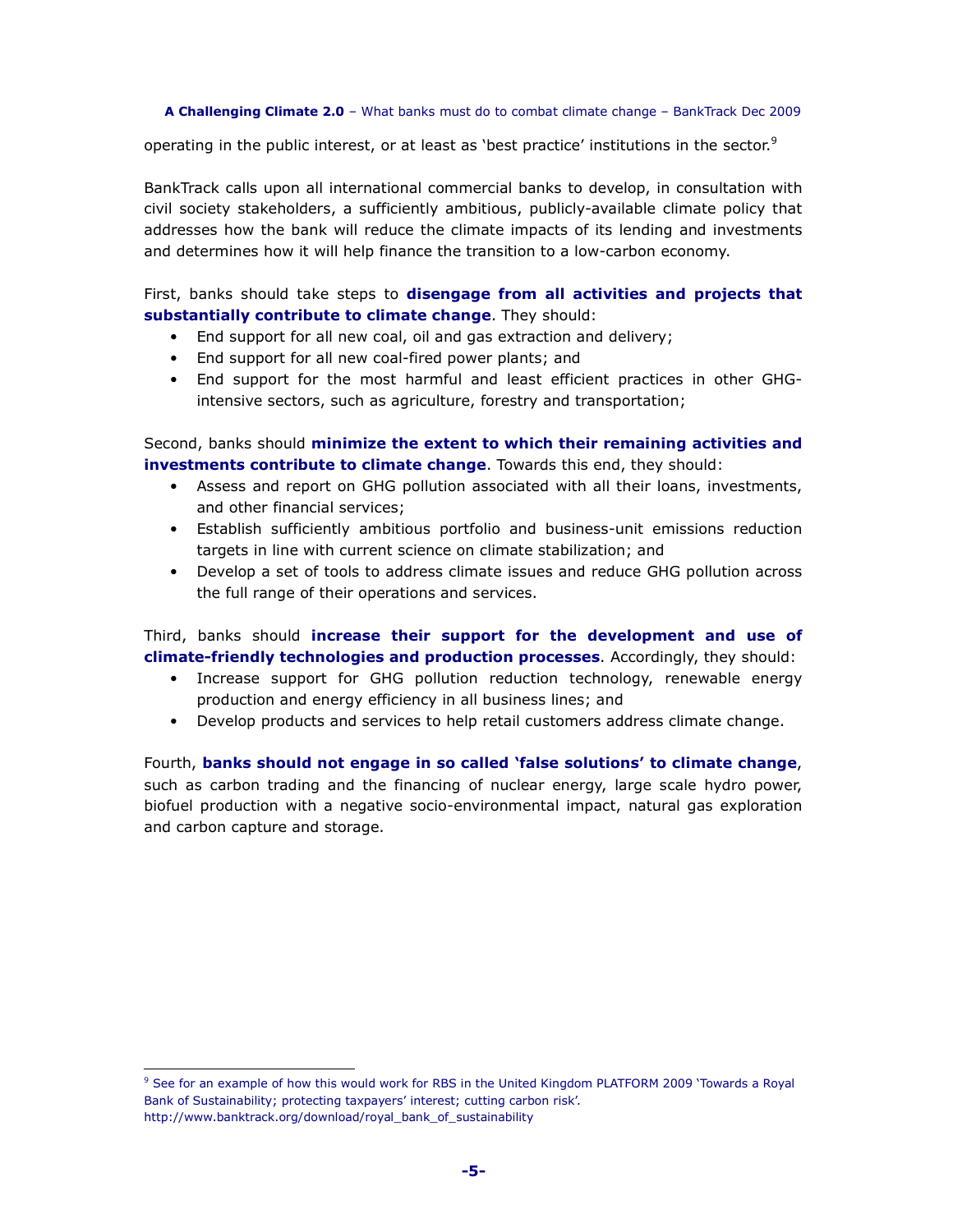## 1. What on earth is happening? Climate change and its impacts

It is now beyond dispute that the average global temperature is raising, and that further changes in the worlds climate are inevitable. The only question left is how extreme these changes will be and how rapidly the effects of climate change will profoundly start to affect people's lives and the environment.

The scale and intensity of ongoing climate impacts are truly alarming. For example, the Global Humanitarian Forum estimates that climate change *already* causes over 300.000 deaths, seriously affects the lives of 325 million people, and causes US \$125 billion in economic losses each year.<sup>10</sup> These impacts will only get worse as global warming intensifies. According to the Intergovernmental Panel on Climate Change (IPCC), the most authoritative interpreter of the scientific evidence on climate change, world temperatures could rise between 1.1°C –the temperature rise that is now considered to be already inevitable- and  $6.4$ °C by the end of this century.<sup>11</sup> Such a dramatic rise would cause extraordinary alterations in the global environment, and would likely have profound and potentially disastrous economic, social and health impacts on many human populations. The IPCC anticipates:

- Increased flooding risks for hundreds of millions of residents of coastal and riparian areas due to more extreme coastal weather events, sea level rise, altered rain fall patterns, and shorter run-off seasons;
- Altered rainfall patterns and adverse impacts on glacier and snow-pack fed water sources that could leave 2 billion people short of water by 2050;
- Significant changes in global food production patterns, including adverse affects on the agricultural production in many regions -especially in subsistence sectors at low latitudes- and overall global food production decreases after a 3° C temperature rise;
- Increased resource competition, large-scale internal displacements, and cross border migrations as the carrying capacity of vulnerable regions decreases;
- Adverse health impacts and increased mortality of millions of people due to increased malnutrition and new disease transmission vectors;
- Disproportionate adverse impacts on poor and subsistence communities, who may have more limited adaptive capacities, and are more dependent on climatesensitive resources such as local water and food supplies;
- A high risk of extinction for 20-30 percent of plant and animal species;

 $\overline{a}$ 

• Substantial losses of coral reefs, salt marshes, mangrove forests, tropical rainforests, glaciers, sea ice, and other vulnerable ecosystems.<sup>12</sup>

<sup>&</sup>lt;sup>10</sup> Global Humanitarian Forum, Human Impact Report: Climate Change: The Anatomy of a Silent Crisis (2009). Available at http://ghfgeneva.org/Portals/0/pdfs/human\_impact\_report.pdf

<sup>&</sup>lt;sup>11</sup> Intergovernmental Panel on Climate Change, Fourth Assessment Report: Summary for Policymakers, at 13 (2007).

<sup>&</sup>lt;sup>12</sup> Climate Change 2007: Impacts, Adaptation and Vulnerability - Working Group II Contribution to the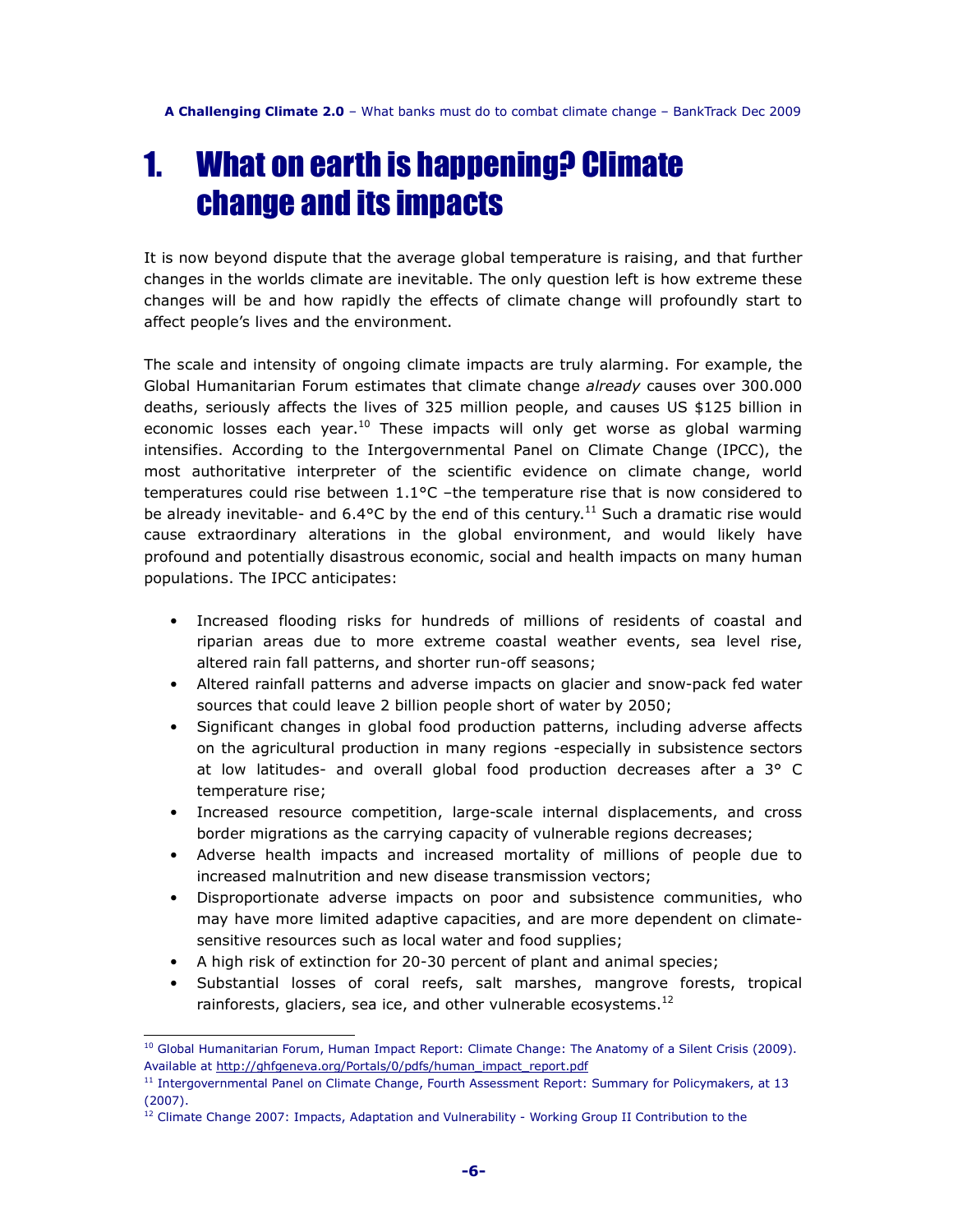Apart from these social and environmental upheavals, the economic costs of unmitigated climate change could also be catastrophic. Nicholas Stern, former chief economist at the World Bank, in his 2007 report to the British Government estimates that climate change could cost 5 to 20 percent of the world's annual gross domestic product, and would therefore be equivalent in scale to the Great Depression or each of the world wars. He also estimates that avoiding climate change would cost only a fraction of these costs (1 to 2 percent of world's gross domestic product) if action is taken without further delay.<sup>13</sup>

While the amounts needed to combat climate change appear staggering governments have shown that they can swiftly mobilize resources at enormous scale where political will is present. For example, in response to the global economic crisis The US government has committed up to \$11 trillion to stabilize its economy, while European governments committed as much as \$4 trillion.<sup>14</sup>

## 2. Banks and climate change

Banks play an important role in mobilizing financial resources for economic activities. In particular, large-scale infrastructure and capital investments -whether they are climatefriendly or climate damaging- often require the financial support of large banks. Since these projects may remain in operation for decades, the investment decisions of the banking sector today can have enormous and lasting impacts on our ability to meet global GHG reduction targets and avert the most severe impacts of global climate change. This puts banks in a unique position to play a proactive role in helping to catalyze the necessary shift toward a low/no carbon economy.<sup>15</sup>

To date, however, climate impacts have influenced portfolio decisions of most banks only at the margins, if at all. Banks have traditionally been willing to support incumbent industries and familiar technologies that have enormous climate impacts. In addition, economies of scale have incentivized a focus on large-scale, capital-intensive projects. As a result, GHG-intensive operations such as coal-fired power plants and oil and gas development have had ready access to the capital markets, with commercial banks financing a significant share of these investments. Indeed, some banks indirectly finance more GHG pollution than is produced by entire countries.<sup>16</sup>

<sup>14</sup> http://money.cnn.com/news/storysupplement/economy/bailouttracker/.

 $\overline{a}$ 

<sup>16</sup> Milieudefensie – Investing in Climate Change (2007), PLATFORM – The Oil & Gas Bank (2007), Rainforest Action Network – Financing Global Warming: Canadian banks and fossil fuels (2008).

http://www.milieudefensie.nl/klimaat/publicaties/rapporten/investinginclimatechange2007.pdf;

Intergovernmental Panel on Climate Change Fourth Assessment Report, IPCC, Geneva, 13 April 2007. <sup>13</sup> Nicholas Stern, Stern Review: The Economics of Climate Change, (2007); Conversely, the Stern Review found that investment in mitigation measures that could avert the most dangerous climate change scenarios would require only around 1% of global GDP by 2050. Id., at xii.

http://www.businessweek.com/globalbiz/content/apr2009/gb20090410\_254738.htm?chan=globalbiz\_europe+ index+page\_top+stories

<sup>&</sup>lt;sup>15</sup> This logic can also be applied to investment decisions made in the past. Over the last two decades many banks have continued to finance fossil fuel extraction and provide lending for fossil fuel based energy generation project, even in the face of mounting evidence of the negative impact of such investments on the climate. This leaves them with a specific responsibility to change course and help restore the situation we find ourselves in today.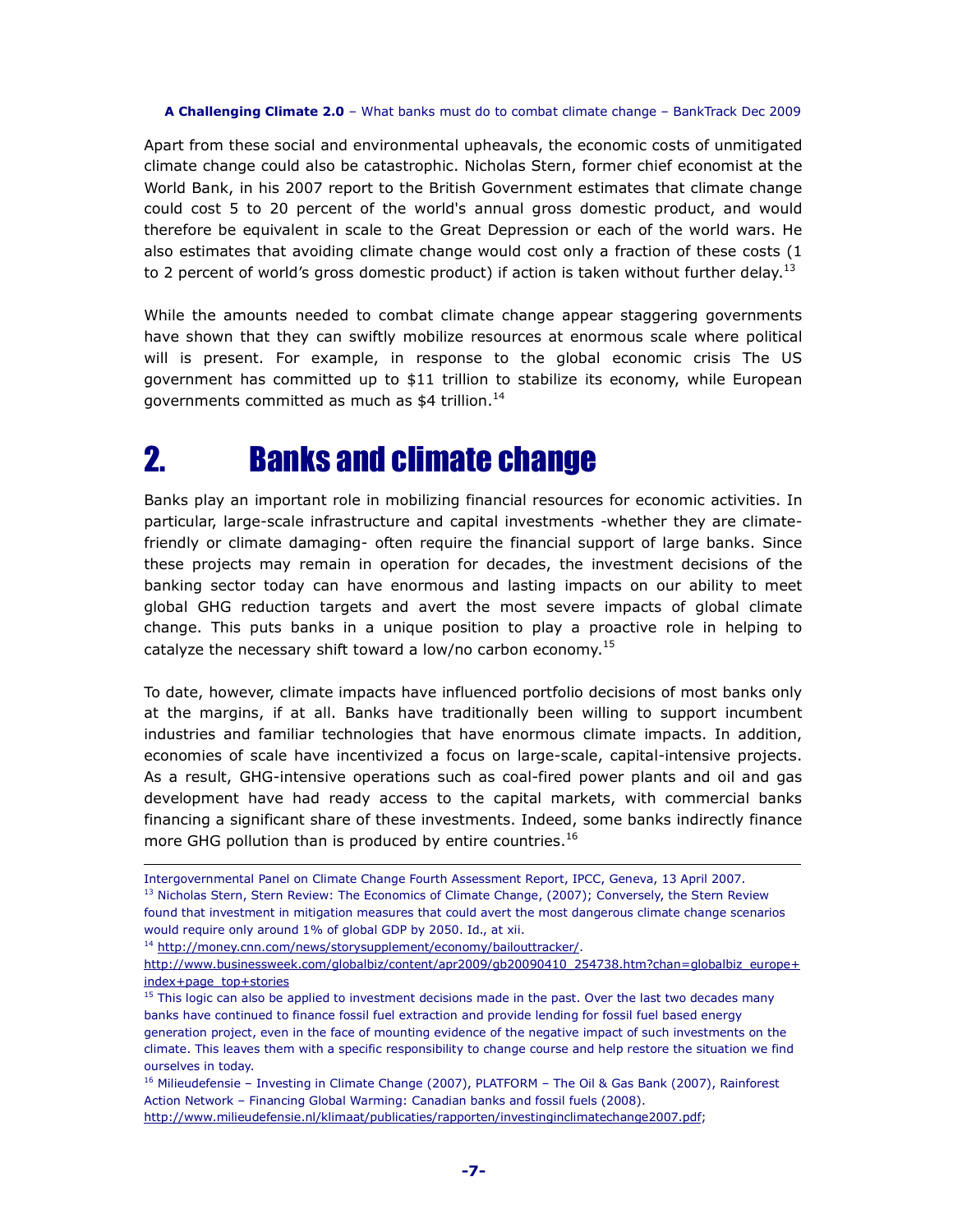Fortunately, this is slowly beginning to change. Banks, like other private sector actors, are awakening to the myriad impacts that climate change will have on their business. For example, new national and international regulatory frameworks to address climate change will require their clients to reduce their GHG pollution while creating new opportunities for energy efficiency, and clean energy investments. In addition, the increased frequency and intensity of severe weather events will present additional property and casualty risks to a broad array of bank clients and thus on the portfolio stability of banks themselves. Finally, increasing public concern regarding global warming will add strong reputational risks to those institutions that are perceived as industry laggards. $17$ 

As a result, financial institutions are increasingly recognizing both the financial risks of business as usual and the profit-making opportunities associated with the transition to a climate-friendly economy. Nevertheless, the 'business case' alone will not catalyse sufficient action to quickly and dramatically lower GHG pollution and stabilize the global climate. The climate crisis is a classic market failure—perhaps "the greatest and widestranging one we've ever seen" $^{18}$  as the market did -and does- not ensure the internalization of the massive costs of climate change in our production and consumption patterns. As a result, price signals, profit-maximization and other traditional drivers of business decision-making will not be adequate to the task of steering banks towards reducing their climate impact.

Governments must take the lead in establishing ambitious emissions targets and timelines, and implementing the necessary regulatory initiatives to meet those targets. But private sector initiative cannot wait until governments address these challenges. Banks must act now.

## **2.1 Bank responses to climate change**

The response of most banks to climate change has focused more on managing the risks posed by climate change to their business, rather than eliminating the risks posed by their business to accelerating climate change.

A number of banks have developed specific climate policies, including climate clauses in their lending and investment criteria. A few banks have also signed up to collective voluntary standards recently developed by US banks and the Climate group. Finally, banks are positioning themselves to play a major role in the carbon markets.

## **Bank policies**

 $\overline{a}$ 

Banks increasingly integrate climate change considerations into their lending and investment policies. JP Morgan Chase, for example, has committed to "quantify the

www.climatefriendlybanking.org

<sup>&</sup>lt;sup>17</sup> Due to the visible market presence and intangible product offerings of banking institutions, they are particularly vulnerable to the reputational risks of being associated with climate-harming investments. The Carbon Trust, Brand Value (2005).

<sup>&</sup>lt;sup>18</sup> Nicholas Stern, Stern Review: The Economics of Climate Change, (2007).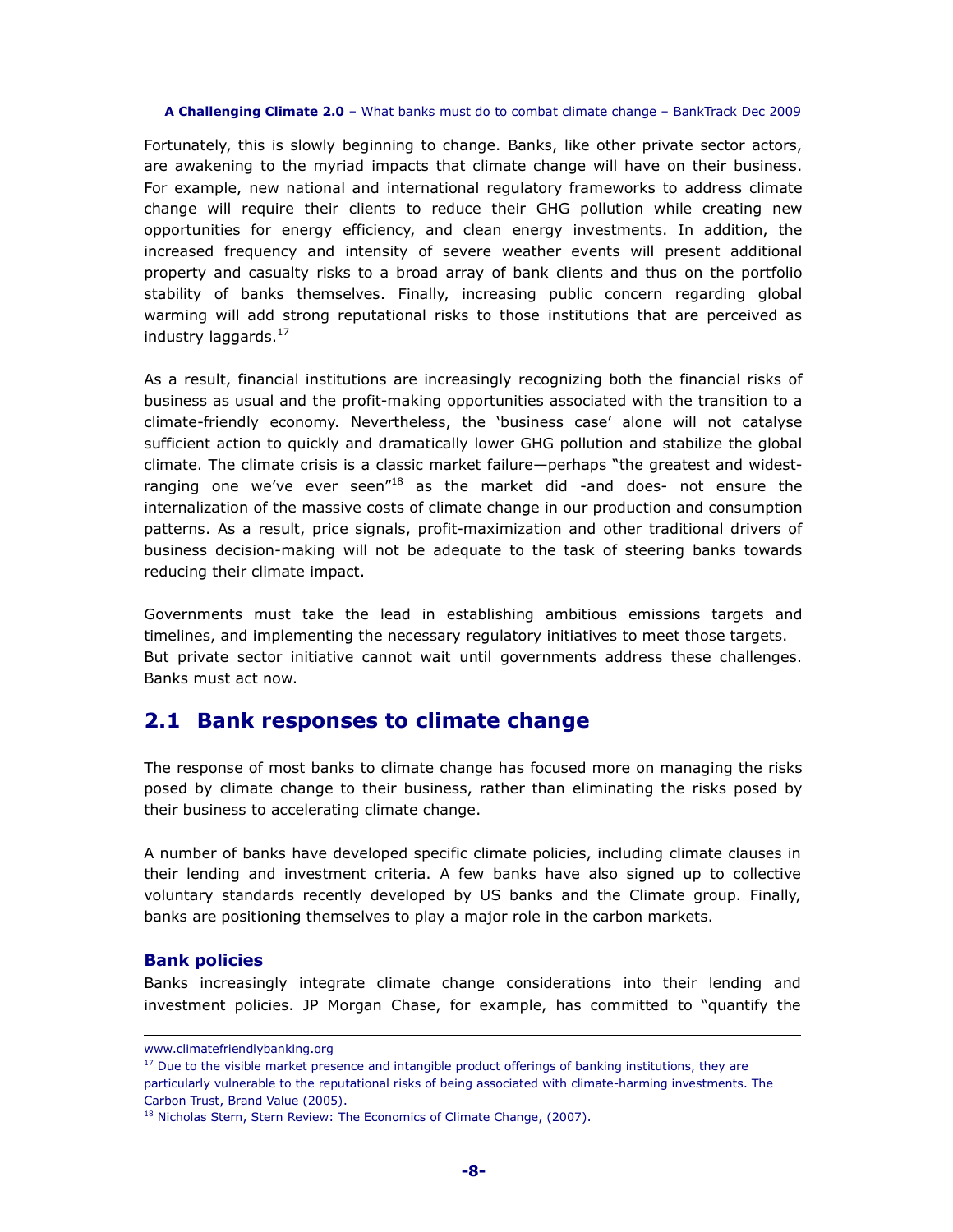financial cost of greenhouse gas emissions and integrate them into financial analysis" of power sector projects, and has stated that "internalizing the cost of carbon in this way may alter [its] investment choices..."<sup>19</sup> Bank of America has similarly committed to "evaluate the level of financial sector risk through the finance of GHG emission intensive industries."<sup>20</sup> Others are beginning to integrate climate and carbon risk assessments into their equity analysis and investment advisory services. For example, a Citigroup analyst recently cited the extreme regulatory risks facing the coal industry in downgrading U.S. coal company stocks.<sup>21</sup>

While laudable, most bank policies fall short of ensuring that the bank is not involved in those businesses that contribute most to climate change –fossil fuel exploration and fossil fuel based power generation, yet also provide profitable business opportunities. JP Morgan Chase, for example, is being heavily criticized for its on-going involvement in financing mountain top removal coal mining in the U.S., the most destructive form of coal mining practiced in North America.<sup>22</sup>

## **Carbon principles and Climate principles**

In 2008, two groups of prominent financial institutions adopted different sets of voluntary frameworks for managing the climate impact of their operations.

First, in February 2008, a group of US banks released the 'Carbon Principles' a procedural approach for assessing carbon risks faced by companies building new coalfired electric power plants in the United States.<sup>23</sup> The principles were designed to address the risks associated with regulatory uncertainty, and were a response to growing public concern over the proliferation of plans for more than one hundred new coal-fired power plants in the United States.

Then, in December 2008, a second group of international banks and insurance companies released the 'Climate Principles'.<sup>24</sup> Broader in scope and ambition than the Carbon Principles, the Climate Principles seek to 'establish best-practice standards for financial institutions to address the implications of climate change across their entire range of advisory, lending, investing, and insurance services'. At the launch, the Climate Principles were endorsed by only three leading international banks and two insurance companies and have not been further adopted since, but its proponents still hope the Principles lead to the establishment of a climate policy standard for the finance sector.<sup>25</sup>

 $\overline{a}$ 

<sup>21</sup> (Reuters, "Greens rejoice as analyst sours on U.S. coal, July 20, 2007 http://www.alertnet.org/thenews/newsdesk/N2089702.htm).

<sup>&</sup>lt;sup>19</sup> (JP Morgan Chase, Environmental Policy

http://www.jpmorganchase.com/cm/cs?pagename=Chase/Href&urlname=jpmc/community/env/policy/clim). <sup>20</sup> (Bank of America Climate Change Position,

www.bankofamerica.com/environment/index.cfm?template=env\_clichangepos).

<sup>&</sup>lt;sup>22</sup> http://www.banktrack.org/show/dodgydeals/mountain\_top\_removal\_coal\_mining

<sup>&</sup>lt;sup>23</sup> Citi, JPMorgan Chase and Merrill Lynch, Later joined by Bank of America, Credit Suisse and Wells Fargo, see www.carbonprinciples.org

<sup>&</sup>lt;sup>24</sup> http://www.theclimategroup.org/about/corporate\_leadership/climate\_principles

<sup>&</sup>lt;sup>25</sup> Credit Agricole, HSBC, Munich Re, Standard Chartered, Swiss Re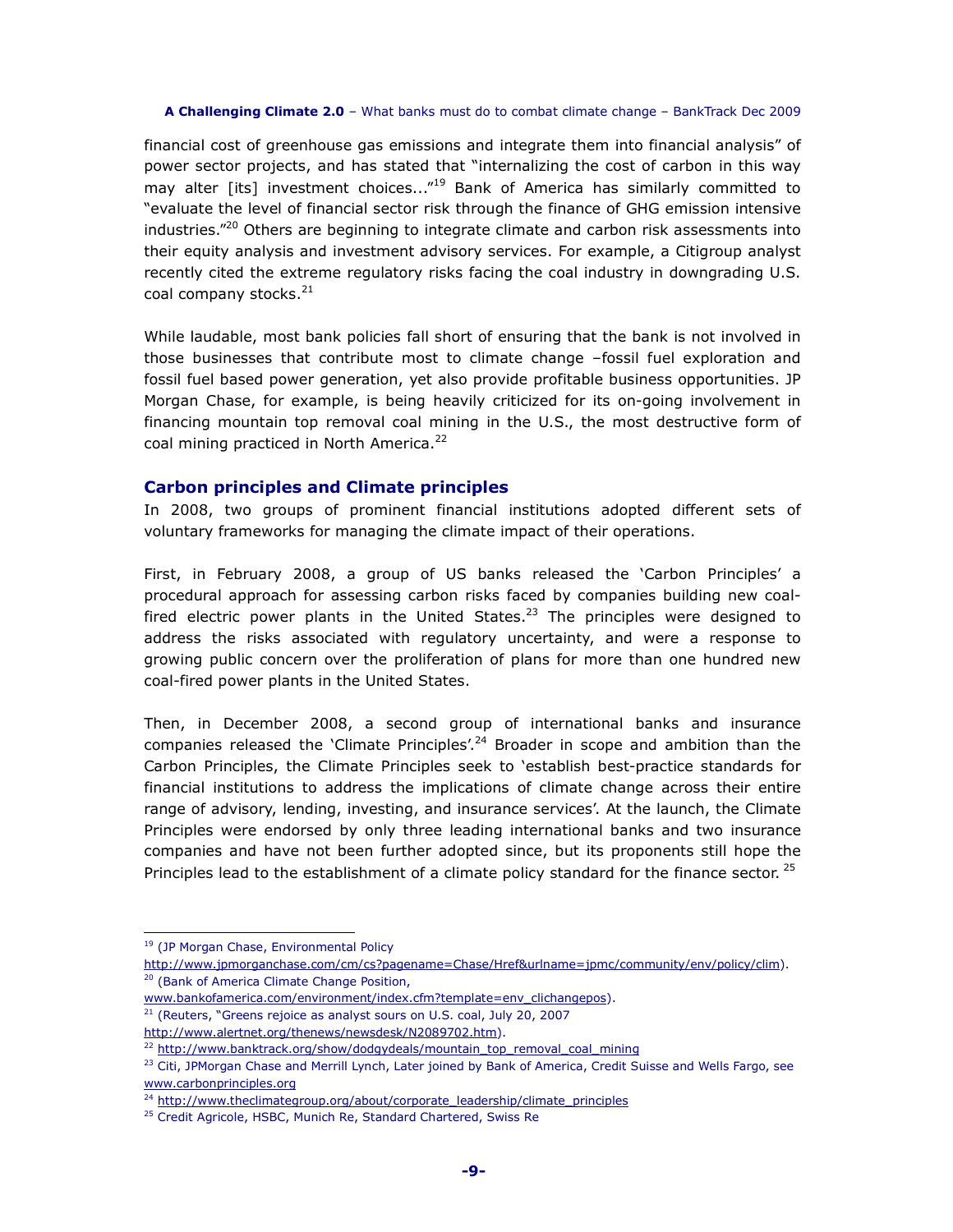The signatories to the Carbon Principles and the Climate Principles properly acknowledge that they must do their part in combating climate change. Both initiatives tend to emphasize the wide range of business opportunities that financial institutions will have in helping to facilitate the implementation of low carbon solutions to the climate crisis but fall short in steering the sector away from the sectors and activities most damaging to the climate. Neither initiative addresses climate change risks with the rigor, urgency or ambition that the challenge at hand requires.<sup>26</sup>

## **Carbon trading**

 $\overline{a}$ 

Carbon trading, both trading permits in a cap and trade system and in carbon offsets has become a common component of banks' individual and collective response to the threat of climate change <sup>27</sup>.

However, there has been growing doubt about the contribution that carbon trading is making to reducing GHG emissions. BankTrack believes that the emphasis placed by banks on carbon trading is leading away from the real contribution that banks could be making to solve the climate crisis. Unlike carbon trading, commercial lending and securities underwriting can actually capitalize new climate-friendly activities. Venture capital and private equity can provide critical financing for emerging low-carbon technologies. Asset management, when combined with active ownership strategies such as shareholder engagement and proxy voting, can positively impact companies' climate strategies.

Carbon trading on the other hand, especially through banks' proprietary trading desks, simply is a way for banks to make money off money, without contributing new capital towards solving climate change. Of particular concern are the potential systemic risks that may emerge from the use of increasingly complex carbon trading instruments, which are built on an over-abundance of "sub-prime" carbon credits (subprime carbon are carbon credits that are based on promises to reduce emissions that fail to deliver and collapse in financial value). As one widely reported study found for the U.S, "the federal cap and trade proposals put forth so far would create a system that poses almost identical challenges as those in the mortgage-lending industry. $^{28}$  The crucial difference here is that, unfortunately, nature doesn't do bailouts.

For more details on why banks' emphasis on carbon trading is misguided, see Appendix I, on False Solutions.

<sup>&</sup>lt;sup>26</sup> For a comprehensive critique of both sets of principles see 'Meek principles for a tough Climate', BankTrack 2009

<sup>&</sup>lt;sup>27</sup> For example, the Climate Principles state that banks will "develop expertise to support emissions trading".

<sup>28</sup> http://www.foe.org/sites/default/files/Credit\_Crisis\_and\_Climate.pdf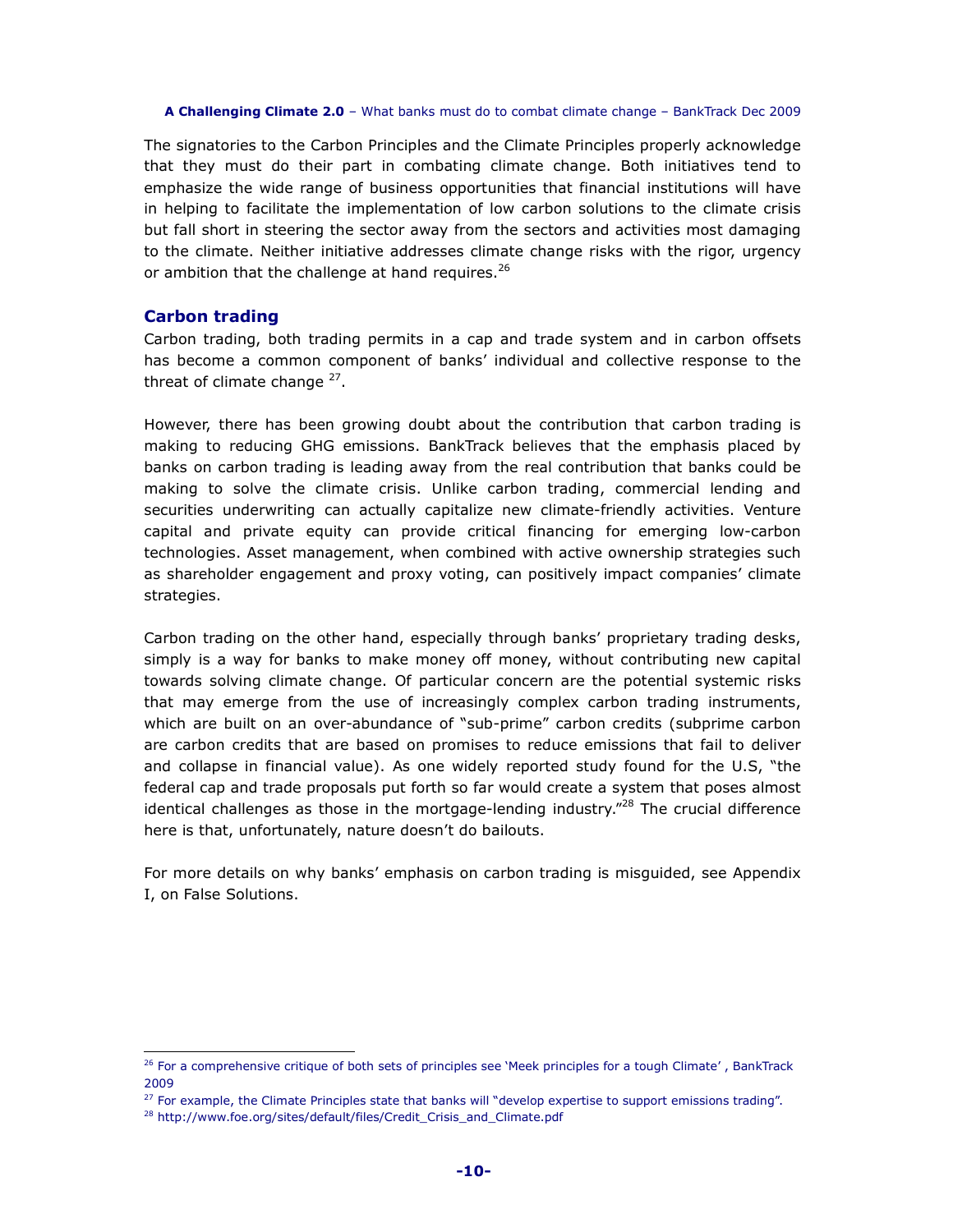## 3. What banks must do to combat climate change

So far, the banking sector has not take up its responsibility for adequately combating climate change. To meet their responsibility, all banks should develop, in consultation with civil society organizations and other stakeholders, a comprehensive, robust framework of climate policies and practices whose ambition level is commensurate with the scale of the challenge at hand. This framework should include climate protection performance policies, management tools and oversight mechanisms that are as rigorous as those that they already use to ensure compliance with other corporate policies and strategic objectives, such as their credit rating and risk management frameworks.

Specifically, banks must adopt strategies to (1) immediately end support for all activities that substantially contribute to climate change (exclusion approach); (2) severely reduce the climate impacts of all remaining lending and investments through a best in class approach; and (3) positively contribute to the rapid transition to a low/no carbon economy. The following paragraphs provide detail on the elements of such a policy.

## **3.1 End support for the most destructive activities**

## **End support for new coal, oil and gas extraction and delivery**

Virtually all observers agree that the use of fossil fuel for energy generation and transport purposes must be drastically and rapidly reduced if the most serious impacts of climate change are to be avoided. The 2007 report of the Intergovernmental Panel on Climate Change concluded that in order to have a realistic chance of staying as far below  $2^{\circ}$ C as possible, it would be necessary to stabilize CO<sub>2</sub>eq concentrations below 450 ppm. This implies that global greenhouse gas (GHG) pollution must be reduced over 85 percent below 2000 levels by 2050, with a steep decline in GHG emissions starting as soon as possible.<sup>29</sup> As the science has progressed, however, an increasing number of leading climatologists are warning that  $CO<sub>2</sub>$ eq concentrations must even stabilize below 350ppm to avoid dangerous interference with the climate system, which implies achieving even more drastic and urgent reductions than foreseen in the IPCC report.<sup>30</sup>

The carbon content of all currently known, economically recoverable fossil fuel reserves already far exceeds the world's remaining carbon sink capacity. In fact, less than half of these reserves could be exploited if we are to have a reasonable chance of staying below

<sup>29</sup> Intergovernmental Panel on Climate Change (2007), Fourth Assessment Report: *Working Group III Report:*  Mitigation of Climate Change: Summary For Policymakers, at p. 15; European Commission (2007), Communication from the Commission to the Council, the European Parliament, the European Economic and Social Committee and the Committee of the Regions - Limiting global climate change to 2 degrees Celsius -

The way ahead for 2020 and beyond.

<sup>30</sup> J. Hansen, M. Sato, P. Kharecha, D. Beerling,V. Masson-Delmotte, M. Pagani, M. Raymo, D. Royer, J. Zachos, Target Atmospheric CO2: Where Should Humanity Aim?, available at http://www.columbia.edu/~jeh1/2008/TargetCO2\_20080407.pdf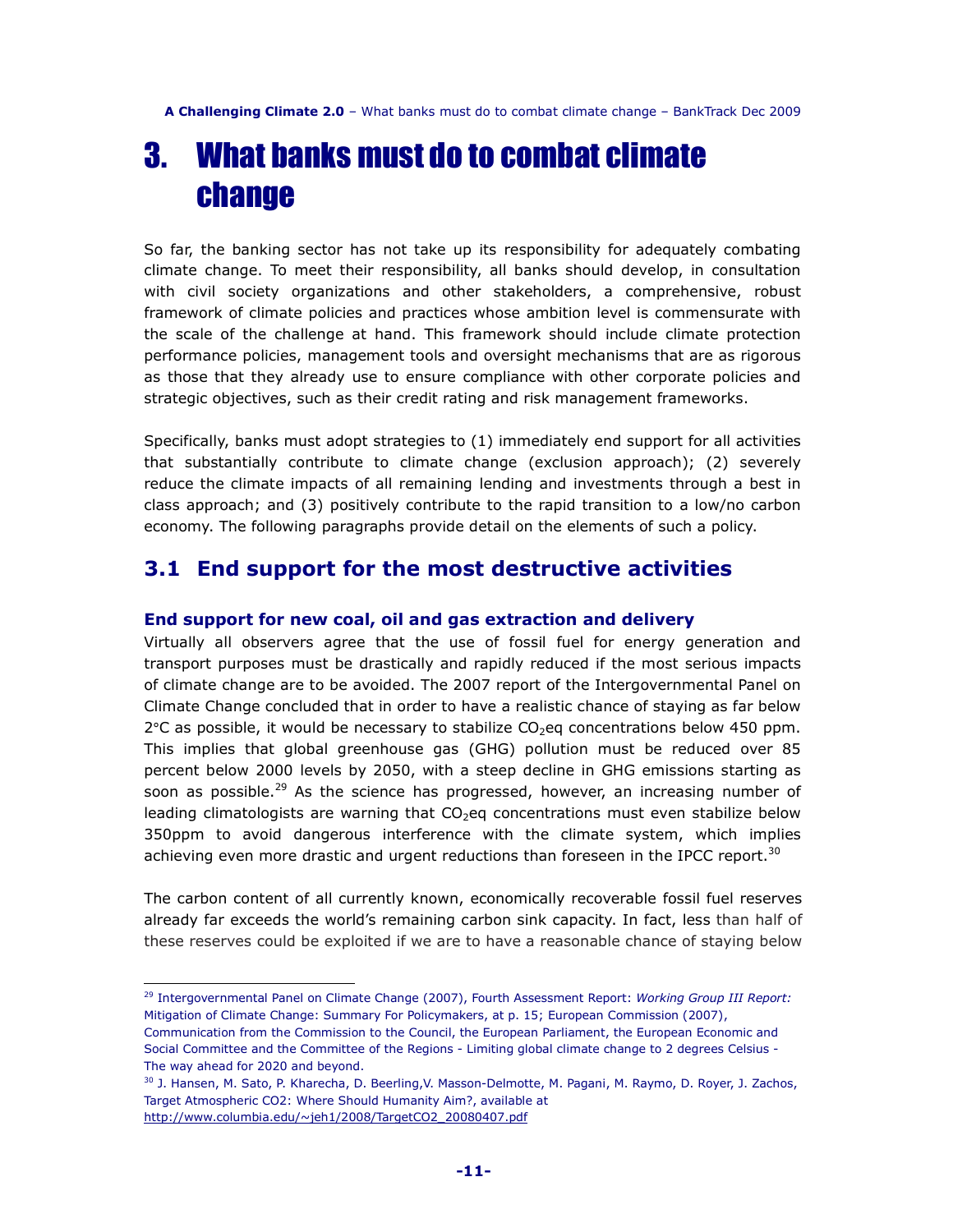the  $2^{\circ}$ C/450 ppm target.<sup>31</sup> From a climate perspective, then, it is utterly irresponsible to seek out and develop new fossil fuel reserves that can not be consumed without dramatic consequences for the climate. New exploration and development can only put greater pressure on the world's remaining carbon sink capacity and serve to derail any credible effort to stabilize climate change.

Yet, the search for new recoverable fossil fuel reserves has only increased and is now reaching into the remotest parts of the planet. In the last decade global oil and gas companies spent approximately  $$200$  billion developing new energy projects.<sup>32</sup> The oil sector is developing increasingly dirty low grade deposits, epitimized by the massive expansion to extract tar sands oil as seen in Canada and the Congo. $33$  Commercial banks are often key financiers of these investments and as such co-responsible for creating a potentially lethal reserve of recoverable reserves.<sup>34</sup> If banks are to play a positive role in facilitating a transition to a low carbon economy, they must immediately end their support for new oil, coal and gas extraction and associated delivery projects such as pipelines and loading stations.

## **End support for new coal-fired power plants**

 $\overline{a}$ 

A robust climate policy must specifically address the problem of coal. Coal is by far the most carbon-intensive fossil fuel, containing over 70 percent more carbon per unit of energy than natural gas (excluding liquid natural gas lifecycle emissions). Coal combustion produces 38 percent of global electricity output, but is responsible for 72 percent of global power sector emissions. $35$  Unfortunately, because coal is abundant and most of its severe social and environmental costs are externalized, $36$  hundreds of new coal power plants are currently on the drawing board or under construction, with China, India, and the United States leading the way. $37$ 

Yet, every plausible global GHG emission reduction strategy includes a dramatic reduction in reliance on coal. This must start now, as a new coal-fired power plant typically has a 'useful' lifetime of 50 years or more. As with fossil fuel exploration, the climate policy of a bank must state that the bank will immediately terminate its support for coal power plants.

http://www.banktrack.org/manage/ems\_files/dlforce/energy\_futures\_/Energy\_Futures\_eng.pdf <sup>34</sup> See also www.banktrack.org climate section

<sup>&</sup>lt;sup>31</sup> M. Meinshausen, N. Meinshausen, W. Hare, S. Raper, K. Frieler, R. Knutti, D. Frame, & M. Allen, Greenhousegas emission targets for limiting global warming to 2°C, Nature, April 2009

 $32$  J. Mouawad, "A Quest for Energy in the Globe's Remote Places," New York Times, (October 9, 2007). 33 http://ran.org/campaigns/freedom\_from\_oil/spotlight/tar\_sands/learn\_more/;

<sup>&</sup>lt;sup>35</sup> UNFCC Background Paper on Analysis of existing and planned investment and financial flows relevant to the development of effective and appropriate international response to climate change. Downloaded August 24, 2007

http://unfccc.int/files/cooperation\_and\_support/financial\_mechanism/application/pdf/background\_paper.pdf <sup>36</sup> National Research Council (2009), Hidden Costs of Energy: Unpriced Consequences of Energy Production and Use. http://www.nap.edu/catalog.php?record\_id=12794

<sup>&</sup>lt;sup>37</sup> Mark Clayton, "New Coal Plants Bury 'Kyoto'", Christian Science Monitor, December 23, 2004. http://www.csmonitor.com/2004/1223/p01s04-sten.html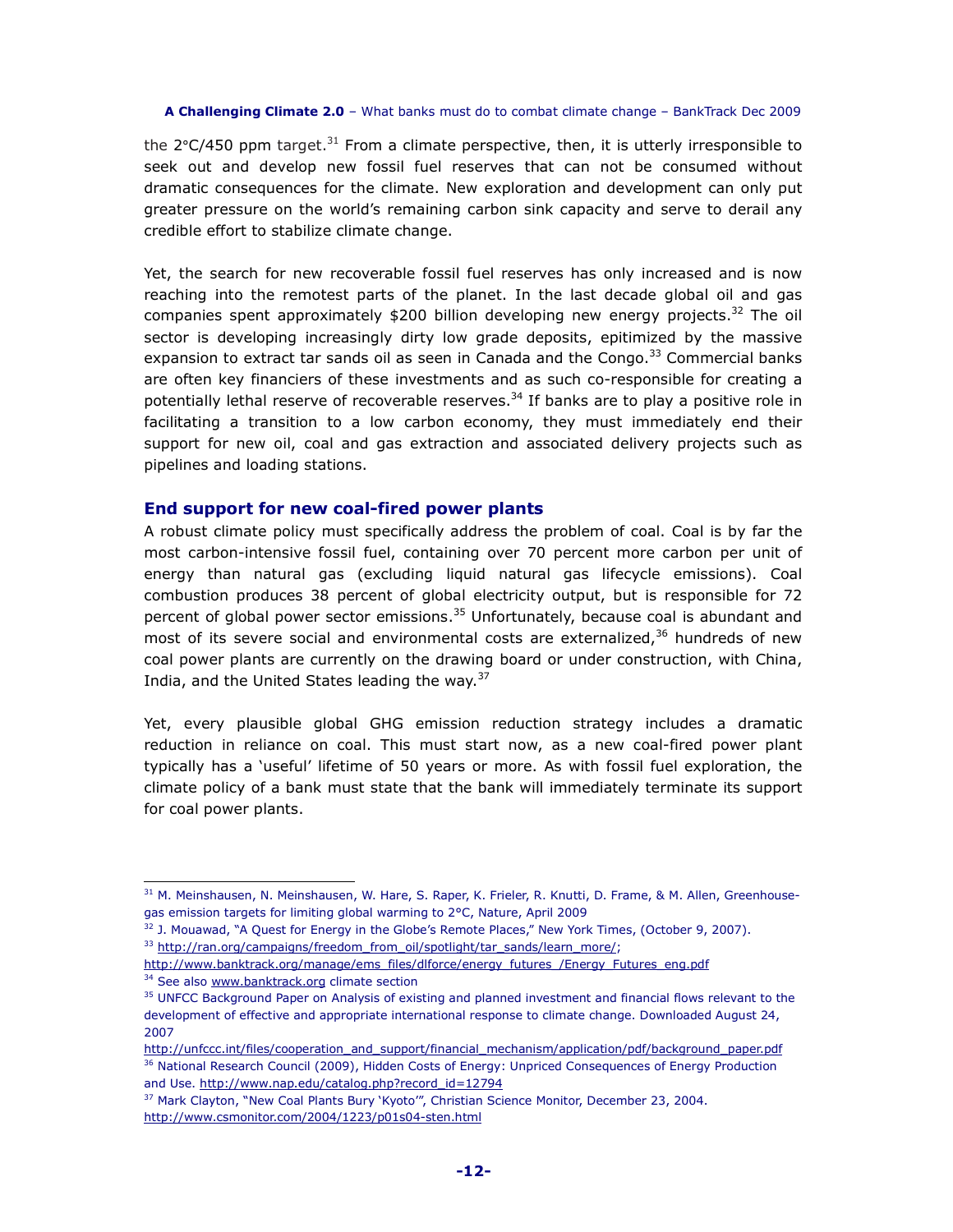## **End support for most harmful practices in other GHG-intensive sectors**

While the burning of fossil fuels currently produces the lion's share of the world's GHG pollution, other activities and economic sectors also cause significant climate impacts. Banks should take climate impacts into account when they support activities in these sectors, and should end their support for the highest impact activities. In addition to energy production and its use in various sectors including transport, greenhouse gas intensive activities and sectors that require particular consideration include: industrial processes such as iron, steel, aluminium, cement and urea production; the use of various solvents; land use and land use change including agriculture and forestry; and waste management. Below we present perspectives on forestry, agriculture and transport:

## **Deforestation/forestry**

 $\overline{a}$ 

Deforestation and forest degradation is a critical driver of climate change. The burning and clearing of natural forests around the world contributes about 15-20 percent of global GHG emissions each year  $-$ -more than for example the entire transport sector.<sup>38</sup> As a result of their high deforestation rates, Indonesia and Brazil are the  $3<sup>rd</sup>$  and  $4<sup>th</sup>$ largest producers of GHG pollution respectively after China and the U.S. Deforestation in the Amazon alone accounts for over half of Brazil's national emissions, $39$  In Indonesia, tropical deforestation and associated peatland degradation accounts for 80% of its national emissions.<sup>40</sup> In addition to producing emissions, deforestation also eliminates critical carbon sink capacity, which further amplifies the climate impacts of deforestation.<sup>41</sup>

Deforestation is driven by different forces in different areas. In Indonesia, peat swamp forests have been deforested for conversion to pulp and oil palm plantations. Annual emissions from draining peat forests are enormous, and far exceed the already large emissions from the loss of the above ground biomass in the rainforest.<sup>42</sup> In Brazil, cattle raising and soya cultivation are the main drivers of deforestation.

Ironically, expanded biofuel production is also a major driver of deforestation. When the CO2 emissions of indirect land use change are included in biofuel carbon budgets, ethanol and biodiesel fuels often lead to higher GHG emissions than the fuels they seek to substitute for.<sup>43</sup>

<sup>&</sup>lt;sup>38</sup> Nicholas Stern (2007), Stern Review: The Economics of Climate Change, Summary of Conclusions. <sup>39</sup> Valor Economico, "Pecuária gera 44% das emissões" August 27th, 2009. available at

http://www.amazonia.org.br/noticias/noticia.cfm?id=325215

<sup>40</sup> http://www.eastasiaforum.org/2009/10/05/indonesia-cutting-emissions-by-up-to-41-per-cent-how/, http://www.thejakartapost.com/news/2009/10/27/road-copenhagen-helping-indonesia-advance-its-emissionsdecrease.html

<sup>41</sup> Intergovernmental Panel on Climate Change, Fourth Assessment Report: *Working Group III Report:*  Mitigation of Climate Change, at 544 (2007).

<sup>42</sup> http://www.wldelft.nl/cons/area/rbm/PEAT-CO2.pdf

http://www.amazonia.org.br/noticias/noticia.cfm?id=325215BBC Online, "Brazil in top ten for greenhouse gas emissions" 22 July 2004. Available at

http://www.scidev.net/News/index.cfm?fuseaction=readNews&itemid=1508&language=1

<sup>&</sup>lt;sup>43</sup> Thus, biodiesel from soya grown on cleared Brazilian rainforest land would take 319 years to have a positive carbon balance when one includes the carbon emissions from burning and clearing the rainforest. Fargione,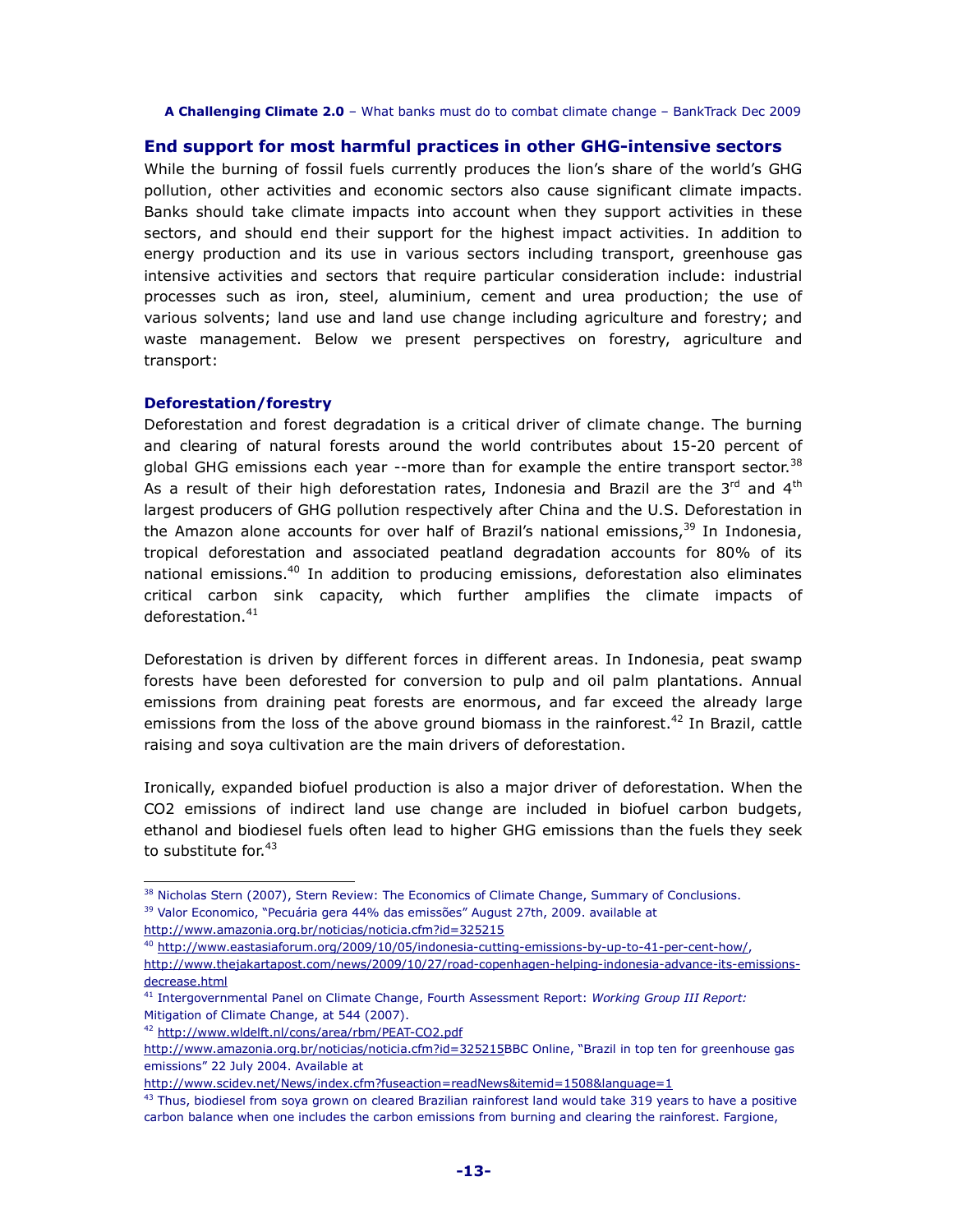Because of this large impact banks should decline to finance any investment that directly or indirectly causes deforestation and forest degradation. Industrial logging in intact forests should be excluded from financing as this contributes significantly to degradation and reduces the resilience of these particularly important carbon stores to adapt to climate change<sup>44</sup>. On the same basis, banks should not finance the conversion of natural forests to pulp or agricultural plantations, or their clearing for other purposes.

## **Agriculture and food production**

Agriculture accounts for about  $10-12$  percent of global GHG emissions.<sup>45</sup> In addition, livestock is responsible for another 18 percent of anthropogenic emissions when deforestation, land-use change, methane production, and other emissions are included.<sup>46</sup> Any strategy to combat climate change must also focus on the impact of large scale agriculture, particularly meat production, while securing the right to food for all. The development of an export-oriented agricultural sector is necessarily accompanied by the development of a transport infrastructure of roads, railways and waterways, which also has strong impacts on ecosystems and the climate. Therefore, financing decisions regarding export-oriented agriculture should not be made in isolation, but be assessed with due regard to impacts in the wider ecosphere.

Accordingly, banks should refuse to finance the most GHG-intensive food production processes and practices, and foster less impacting alternatives such as organic methods of food production aimed at local markets. Cattle ranching should not be financed in forest areas and elsewhere only in association with recuperation of degraded areas.

## **Transportation**

 $\overline{a}$ 

Transportation is responsible for 23 percent of global energy-related GHG pollution, and its GHG emissions were increasing at a faster rate than any other energy consuming sector.<sup>47</sup> Since trains, planes, trucks and cars are durable assets that remain in service for decades, it is imperative that the transportation sector quickly improve its energy efficiency. Banks should avoid financing the most energy intensive transportation options where sustainable alternatives exist or can be developed, and proactively seek to finance those more efficient transportation solutions and public transportation systems.<sup>48</sup>

Joseph, et al. "Land Clearing and the Biofuel Carbon Debt." *Science* 319 (5867) (2008): 1235-1238. <sup>44</sup> Moreover, mechanisms like REDD (Reduced Emissions from Deforestation and forest Degradation) are included in current international climate negotiations. The mechanism is still being discussed, and there are certain principles that must be met for an effective REDD which include, but are not limited to: recognition and respect of the rights, territories and customary tenures of Indigenous peoples and forest-dependent communities including the right to free prior and informed consent; addressing underlying drivers of deforestation including market demand; strengthened forest governance to address corruption and illegal forest activities; ensuring delivery of benefits to communities at the local level; strong biodiversity and social safeguards; and distinguishing between natural forests and plantations and stopping conversion of natural forests to plantations.

<sup>45</sup> Intergovernmental Panel on Climate Change, Fourth Assessment Report: *Working Group III Report:*  Mitigation of Climate Change, at 499 (2007).

<sup>46</sup> United Nations Food and Agriculture Organization,2006. Livestock's Long Shadow.

http://www.virtualcentre.org/en/library/key\_pub/longshad/A0701E00.pdf

<sup>47</sup> Intergovernmental Panel on Climate Change, Fourth Assessment Report: *Working Group III Report:*  Mitigation of Climate Change, at 325 (2007).

<sup>48</sup> http://www.nytimes.com/2007/11/04/opinion/04friedman.html? r=1&oref=slogin ;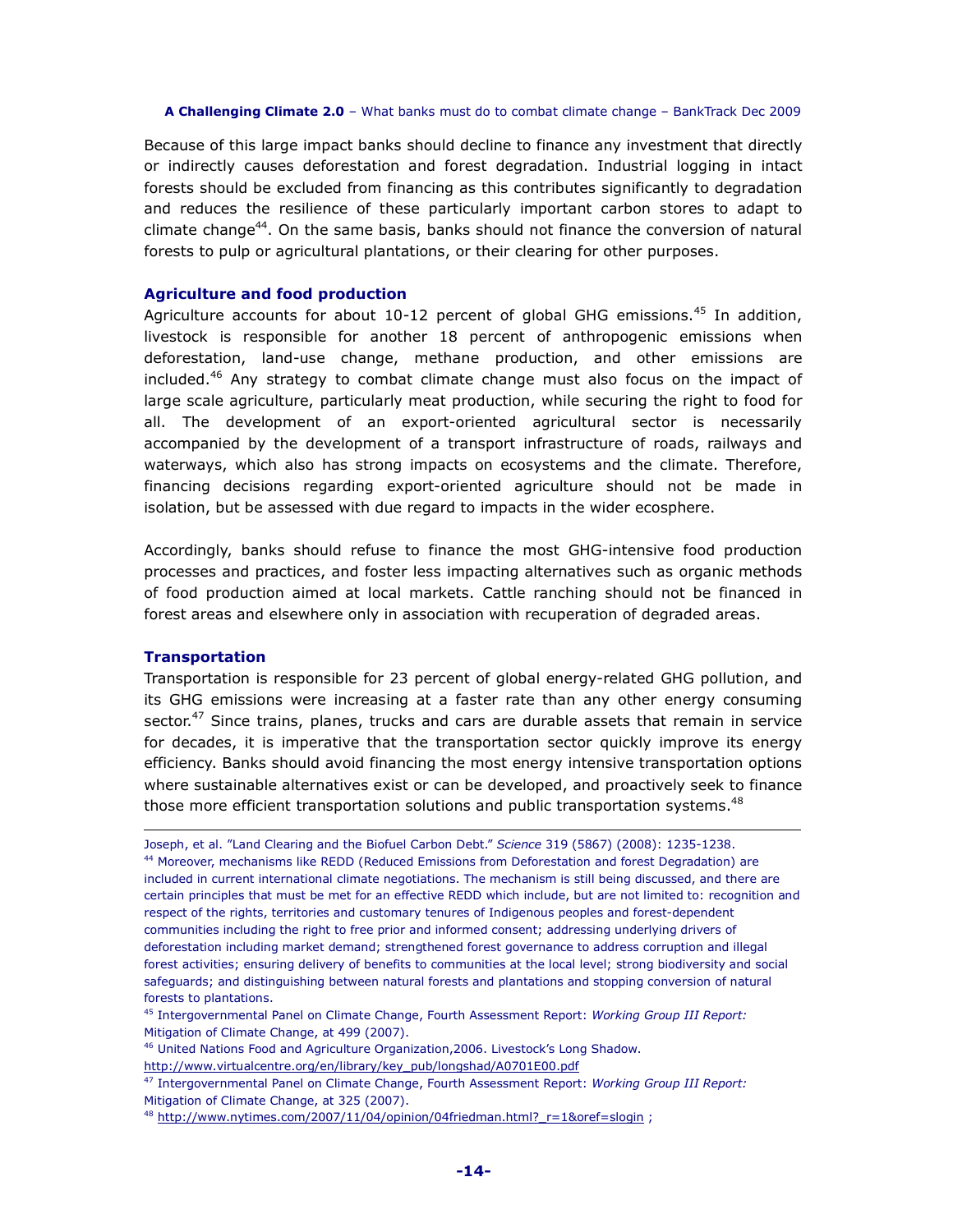## **3.2 Reducing the climate impact of all lending and investments**

In addition to ending support for the most climate-destructive activities, banks must also adopt policies that ensure that their remaining portfolios impact on climate change is drastically reduced. They should:

**Measure and report GHG emissions associated with all financial services** 

The accurate public accounting of climate impact is essential for managing and reducing GHG pollution in a transparent and accountable manner. Most banks are already measuring their own direct carbon footprint. Some banks have taken steps to operate entirely carbon neutral. Yet to fully account for their climate footprint, banks should also measure and report on the emissions associated with the financial services they provide to their clients, the so called "financed emissions". Such accounting should be done on both a business-unit and portfolio-wide basis to enable stringent target setting and more effective management of climate impacts.<sup>49</sup>

The accepted standard for accounting, measuring and reporting on direct and indirect GHG emissions is the Greenhouse Gas Protocol (GHG Protocol). The GHG Protocol is consistent with the guidelines issued by the IPCC for reporting on emissions at a national level.<sup>50</sup> Newer methodologies are also available that apply the GHG Protocol to financial  $in$ stitutions. $51$ 

In addition to reporting on their own financed emissions, banks should require all their clients that produce significant quantities of greenhouse gases to use the GHG Protocol accounting and reporting procedures as a condition of financing. In so doing, banks can build upon the work of the Carbon Disclosure Project, a coalition of large institutional investors that asks the world's largest companies to report on their GHG pollution and other climate-related information. Over 2.500 corporations currently report on their emissions on the CDP website.<sup>52</sup> Similarly, the newly established Forest Footprint Disclosure Project is working with companies to assess and address the impacts on forests from their supply chains on five major commodity drivers of deforestation and forest degradation – forest products, soya, oil palm, biofuels and cattle – and can be useful tool when working with relevant clients. $53$ 

http://www.gdrc.org/uem/sustran/sustran-principles.html ; http://www.vtpi.org/wellmeas.pdf

<sup>&</sup>lt;sup>49</sup> Bank of America, for example, assesses and reports on greenhouse gas emissions from its energy and utilities portfolio. This is a useful start, but at a minimum should be extended to other GHG intensive sectors such as transportation, manufacturing and agriculture, and to overall portfolio impacts. Bank of America Climate Change Position, www.bankofamerica.com/environment/index.cfm?template=env\_clichangepos <sup>50</sup> The GHG Protocol, developed by the World Resources Institute and the World Business Council for Sustainable Development, has already been adopted by a number of companies. In accordance with this protocol, Banks should report the emissions resulting from their loan and investment products as Scope 3 emissions. Website GHG Protocol (www.ghgprotocol.org), Viewed in May 2007.

<sup>&</sup>lt;sup>51</sup> World Resources Institute, (2009) Accounting for Risk: Conceptualizing a Robust Greenhouse Gas Inventory for Financial Institutionshttp://www.wri.org/publication/accounting-for-risk

<sup>52</sup> http://www.cdproject.net/

<sup>53</sup> http://www.forestdisclosure.com/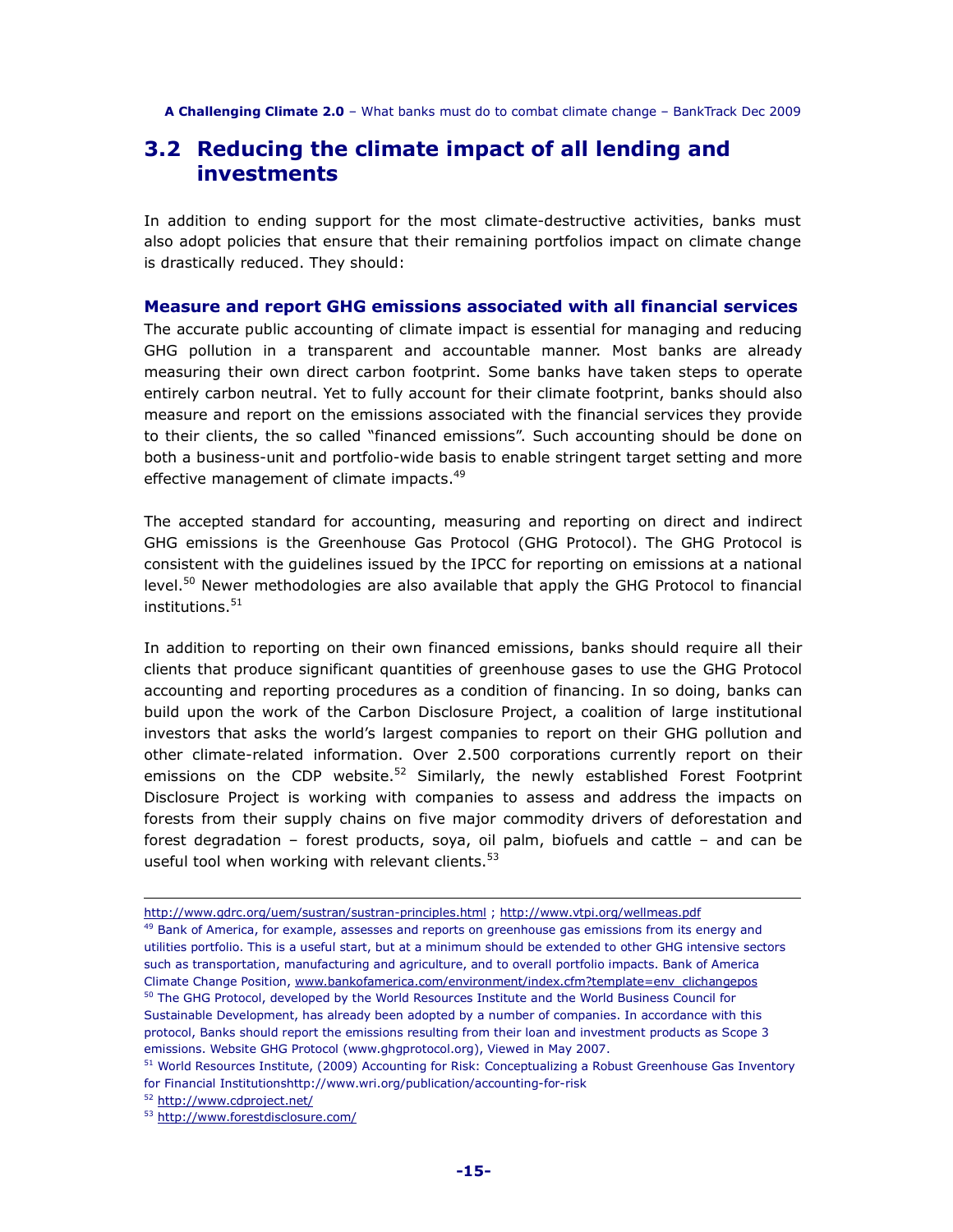## **Establish ambitious portfolio and business-unit reduction targets**

Measuring financed emissions is only a first step; the next logical step is for every bank to establish sufficiently ambitious reduction targets for their financed emissions. GHG pollution reduction targets are fast becoming standard practice in many industries.<sup>54</sup> While many companies have used the Kyoto Protocol benchmarks as a corporate target (on average 5.2 per cent from 1990 levels by 2012), it is clear that to continue to use Kyoto-scale emissions reductions will not be sufficient to keep climate change below 2°C above pre-industrial levels. To achieve the dramatic emission reductions associated with reaching this level it is imperative that short- and medium-term reduction targets of companies and banks are sufficiently ambitious to make substantial progress.

Some financial institutions have already adopted both portfolio and business-unit reduction targets beyond Kyoto levels. For example, the United States Overseas Private Investment Corporation (OPIC) has pledged to adopt an annual emissions cap and to reduce GHG pollution in its portfolio of projects by 30 percent in the next ten years.<sup>55</sup> All banks should establish similar annual reduction targets to ensure progress towards longer-term stringent reduction objectives.<sup>56</sup> In order to be able to compare reduction targets within the banking sector, banks, in conjunction with their clients, NGOs, and other stakeholders should develop common standards for allocating responsibility for financed emissions to the various financial institutions supporting that operation. $57$ 

## **Develop management tools to deal with climate issues**

Banks should develop and implement appropriate tools to ensure that they meet or exceed their stated emission reduction targets, and to help transmit best climate practices to their customers and clients. Climate management tools should be no less rigorous than the kinds of management tools and oversight mechanisms banks already use to ensure compliance with other corporate policies and strategic objectives, such as their credit rating and risk management frameworks or their human resources policies. They must also include mechanisms to align staff and management incentives with corporate emission reduction objectives

These tools should be differentiated for all segments of the banks' operations and services, including market research; asset management; retail, corporate and investment banking; project finance and insurance.<sup>58</sup> For example, banks should develop

<sup>54</sup> See for example WWF Climate Savers www.wwfus.org/climate/projects/climatesavers/companies.cfm

<sup>&</sup>lt;sup>55</sup> www.opic.gov. in 2007, Bank of America committed to reduce the GHG emissions of its energy and utilities portfolio by seven percent by 2009. Bank of America Climate Change Position,

www.bankofamerica.com/environment/index.cfm?template=env\_clichangepos

<sup>&</sup>lt;sup>56</sup> These reduction targets should be defined in absolute terms. However, intensity targets may also be a useful indicator of performance in certain circumstances. For example, energy efficiency improvements in commercial real estate divisions may be better expressed in terms of CO<sub>2</sub>/m2 of financed projects than in overall emissions from financed projects.

<sup>&</sup>lt;sup>57</sup> World Resources Institute, (2009) Accounting for Risk: Conceptualizing a Robust Greenhouse Gas Inventory for Financial Institutionshttp://www.wri.org/publication/accounting-for-risk

<sup>&</sup>lt;sup>58</sup> Some banks are beginning to become more sophisticated in their management of climate issues. For example, JP Morgan Chase has committed to "quantify the financial cost of greenhouse gas emissions and integrate them into financial analysis" of power sector projects, and has stated that "[i]nternalizing the cost of carbon in this way may alter [its] investment choices..." (JP Morgan Chase, Environmental Policy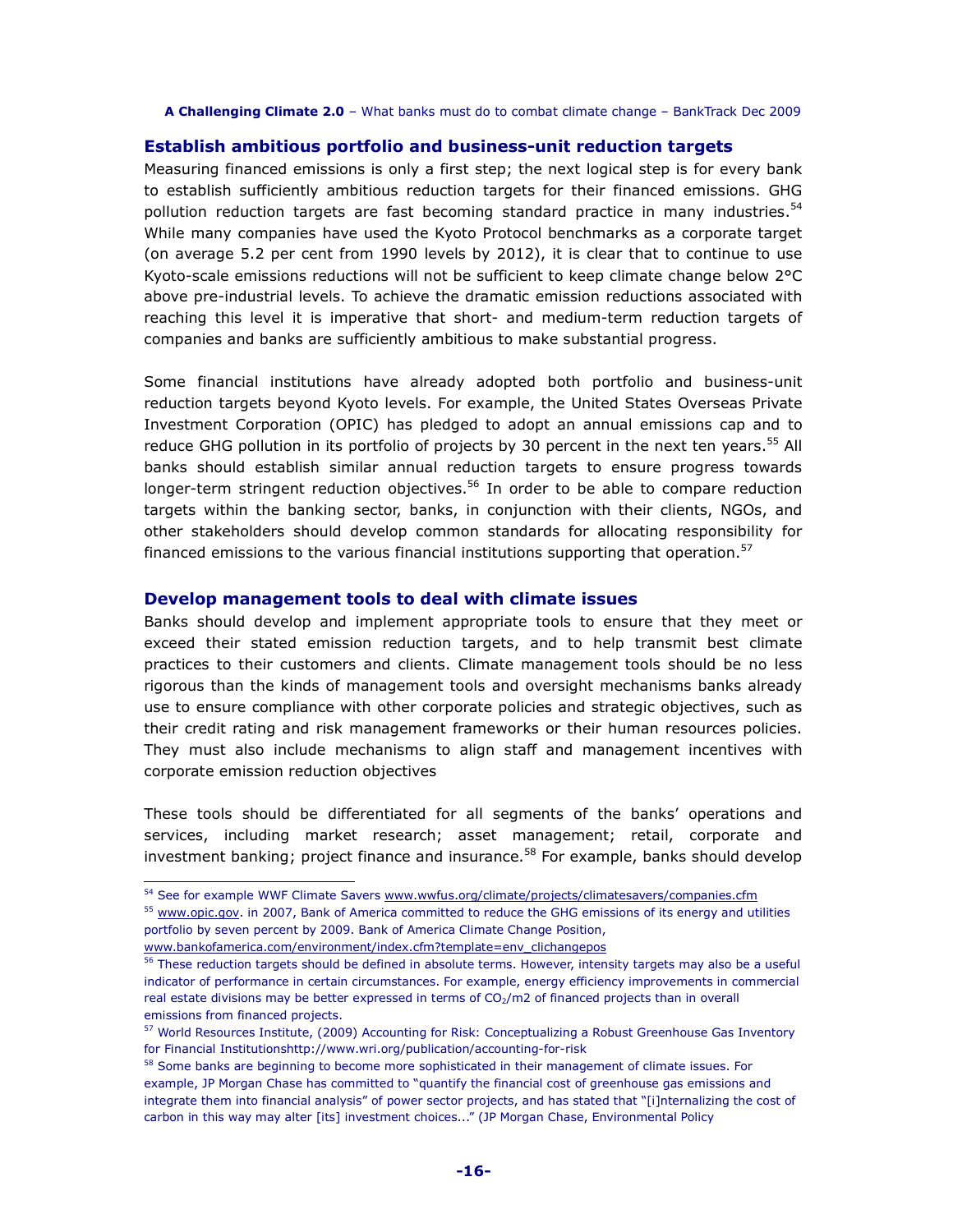refined climate risk assessment tools that are tailored to each business line; emissions or efficiency requirements for all commercial real estate and project- and corporate finance clients; and methodologies for assigning a "shadow price" for every ton of carbon emitted from transactions that are not subject to GHG caps, so that the price can be incorporated into loan pricing.

Critically, the climate management tools must address the risks that investments and services will contribute to climate instability, or will impede the ability of societies to mitigate or adapt to the effect of climate change. They can not just focus on the business risks posed to the bank or its clients by climate change and the anticipated regulatory responses. Indeed, these business risks should already be considered in the ordinary exercise of prudent business practice and existing fiduciary duties. To take one example, a business-risk analysis of carbon offsets markets may identify attractive business opportunities in carbon trading, even if the offsets being traded are of dubious quality and would actually result in increased global GHG pollution.<sup>59</sup>

## **3.3 Finance the transition to a low/no carbon economy**

Substantial new investments in energy efficiency and renewable energy will be required to sufficiently *decarbonize* the energy sector to meet science-based emissions reduction targets. According to one estimate, about \$100 billion must be invested in renewable energy production *each year* through 2030 to meet these targets.<sup>60</sup>

While investment in renewable energy, energy efficiency and 'clean tech' sectors is currently undergoing dynamic growth, such investment remains small in comparison with investment in incumbent energy technologies<sup>.</sup> There is enormous potential for renewable energy to meet energy needs and corresponding business opportunities for investors to tap into. One recent analysis of the deployment potential of renewable energies found that the 20 largest economies could produce at least half of their electricity generation through renewable sources by 2050. In countries such as Australia, Brazil, Canada, it could be up to  $90\%$ .<sup>61</sup>

http://www.ren21.net/atStake/forum.asp?id=1

http://www.jpmorganchase.com/cm/cs?pagename=Chase/Href&urlname=jpmc/community/env/policy/clim). Bank of America has similarly committed to "evaluate the level of financial sector risk through the finance of GHG emission intensive industries." (Bank of America Climate Change Position,

www.bankofamerica.com/environment/index.cfm?template=env\_clichangepos). Others are beginning to integrate climate and carbon risk assessments into their equity analysis and investment advisory services. For example, a Citigroup analyst recently cited the extreme regulatory risks facing the coal industry in downgrading U.S. coal company stocks. (Reuters, "Greens rejoice as analyst sours on U.S. coal, July 20, 2007 http://www.alertnet.org/thenews/newsdesk/N2089702.htm).

<sup>&</sup>lt;sup>59</sup> Currently, weak standards and unscrupulous practices have eroded public confidence in voluntary offset markets. For this reason, a coalition of leading banks has proposed a verification system in which consumer credits would only qualify if emissions have already been reduced and are additional, measurable, verifiable, and permanent. International Herald Tribune, Banks Seek Tougher Carbon Trading Standards, June 28, 2007. <sup>60</sup> A.R. Ballesteros, J. Coequyt, et al (2007), Futu[r]e Investment: A Sustainable Investment Plan for the Power Sector to Save the Climate, at 10 (European Renewable Energy Council and Greenpeace International). <sup>61</sup> Renewable energy Policy Network release November 29 2007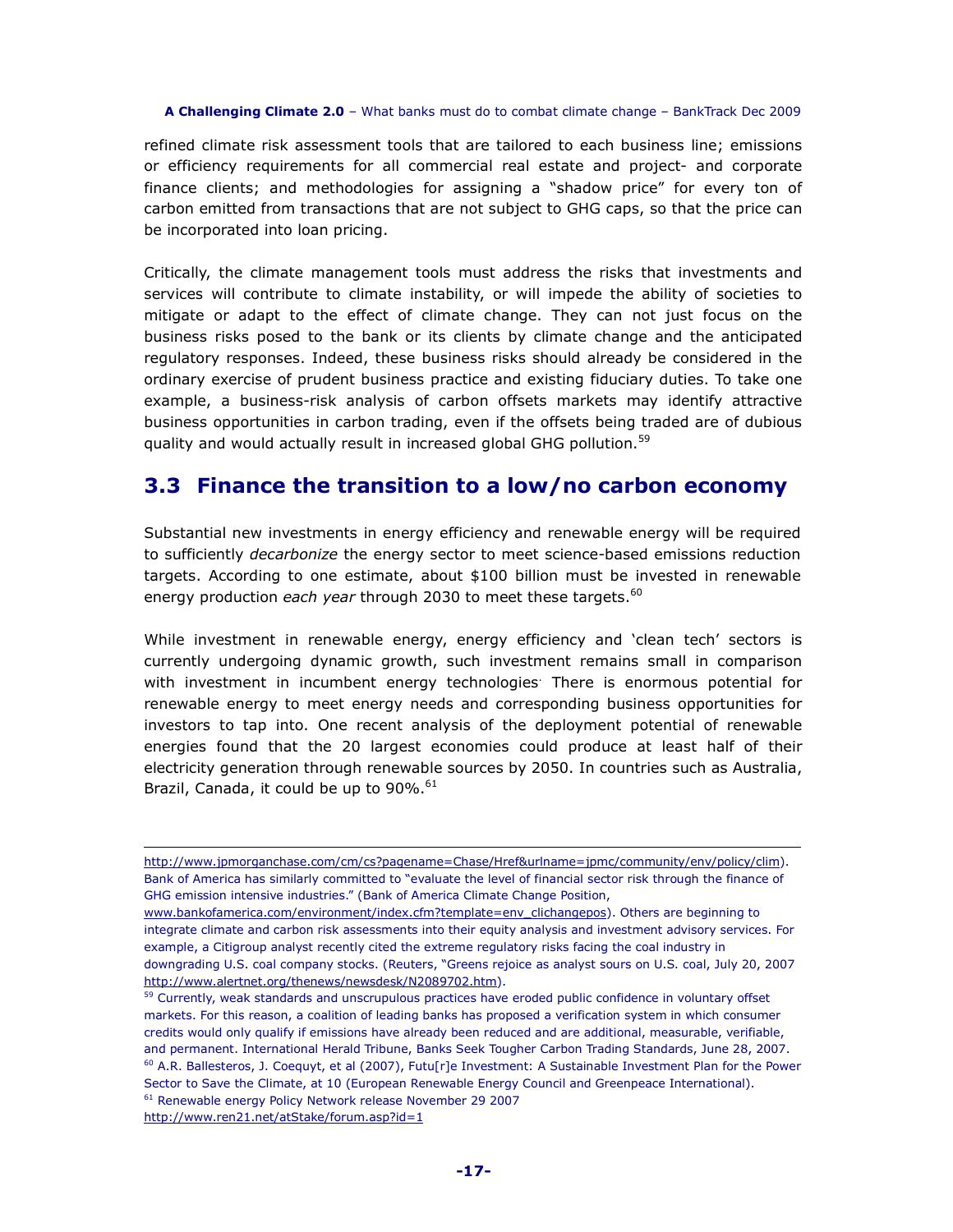Banks, while retreating from fossil fuel based energy generation must simultaneously lead the way in developing innovative financing solutions to facilitate investment in clean energy and energy efficiency technologies and projects. In particular, while efforts are being made to upscale renewable energy projects banks may also need to develop new financing tools to accommodate the smaller scale, decentralised generation and efficiency initiatives that will likely be more prevalent in a low/no carbon economy.

## **Increase support for emission reduction, renewable energy and energy efficiency**

Banks should develop a proactive strategy for investing in renewable energy and energy efficiency programs and projects. Just as banks may once have promoted themselves as 'Oil & Gas Bank<sup>'62</sup> and historically built much of their business on providing capital to exploit fossil fuel reserves, banks should now vigorously compete to become the bank of choice for the clean-tech, renewable energy, and energy efficiency industries. In the coming decades, projects in these areas are expected to need trillions of dollars in investment capital.<sup>63</sup> Clearly, those banks that are first to develop a keen understanding of these industries and cultivate durable relationships with key players will enjoy significant competitive advantages as these industries mature.<sup>64</sup>

Of course, not all energy solutions that are marketed as climate-friendly or sustainable actually merit those appellations. Banks should focus on financing the best long-term energy options, including energy efficiency, solar, and wind. They should be more circumspect about supporting technologies that may have more mixed impacts such as biomass and biofuel, or may only be valuable as transitional, short-term solutions, such as natural gas power plants. Banks should refrain altogether from supporting projects such as nuclear power plants and large dams whose environmental and social risks, dependence on public subsidies for economic viability, and (in the case of large dams), potentially adverse climate impacts make them 'false solutions', even in a climate constrained world. The annex to this paper provides an overview of such 'solutions' and 'false solutions'.

## **Develop climate-positive retail products and services**

Banks should also develop a range of climate-sensitive products and services for their retail clients. These may include programs to help consumers purchase more energyefficient homes and appliances, and to invest their deposits in climate-positive ways.<sup>65</sup>

http://www.citigroup.com/citigroup/fin/data/k06c.pdf

 $62$  Slogan of the Royal Bank of Scotland. RBS recently dropped this marketing slogan after intense campaigning by groups such as Platform.

<sup>&</sup>lt;sup>63</sup> International Energy Agency (2009). "How the Energy Sector Can Deliver on a Climate Agreement in Copenhagen".

 $64$  Towards this end, Citi recently announced that it will provide \$3.1 billion a year over the next 10 years in financing and investment to support the commercialization and growth of alternative energy and clean technology. However, to put this in perspective, Citi had \$63 billion of its corporate credit portfolio allocated to the utilities and petroleum sectors in 2006.

http://www.citigroup.com/citigroup/environment/data/climatechange.htm,

<sup>&</sup>lt;sup>65</sup> For example, in France, the Caisse d'Epargne bank uses a sustainability label for savings products that allows consumers to compare passbook savings accounts, mutual funds and life insurance offerings on the basis of the impact on the climate of the activities financed with the products, among other criteria.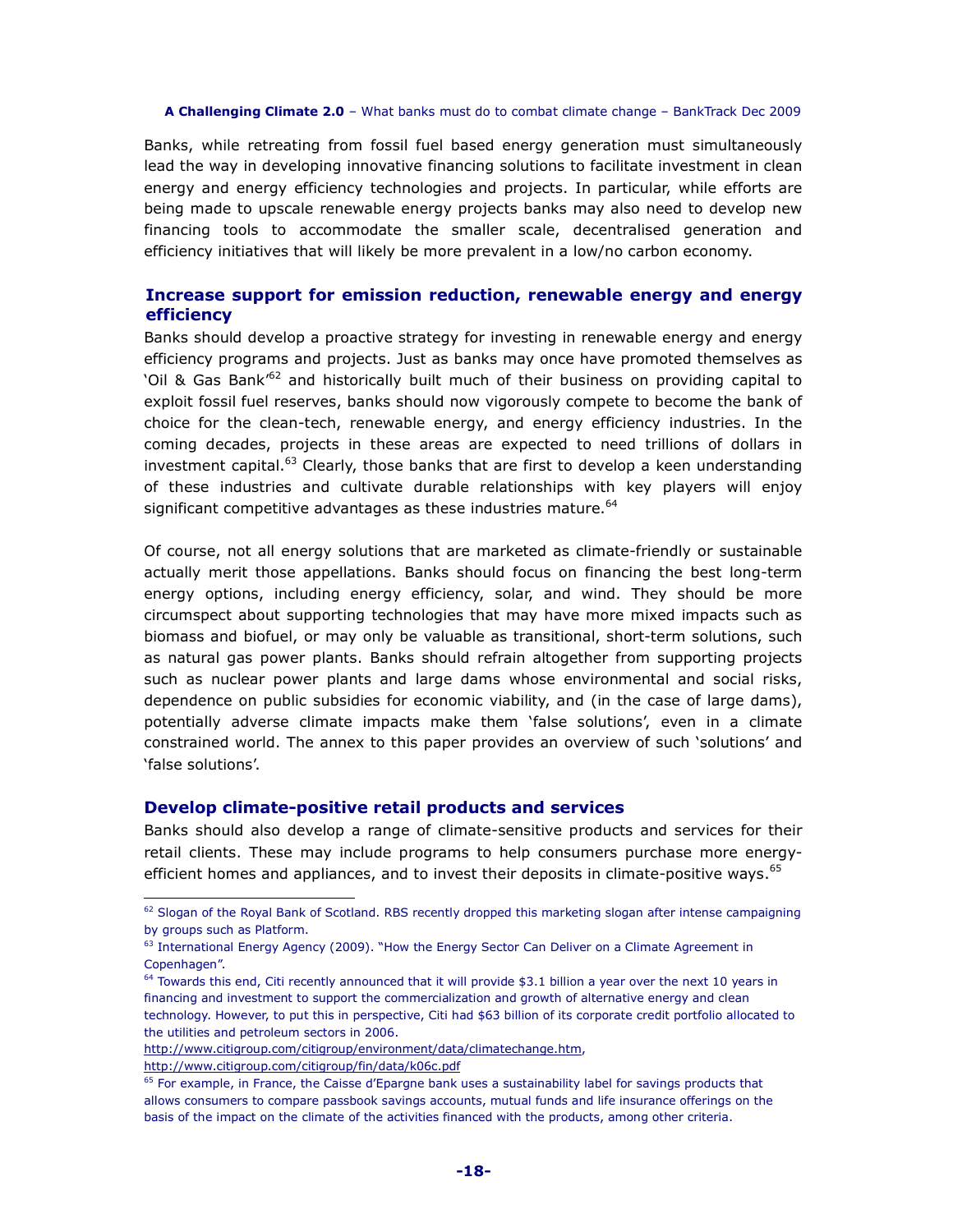For example, banks should expand the availability of consumer products that promote energy efficiency, such as "location efficient" and "energy efficient" mortgages.<sup>66</sup> A number of European banks already offer lower mortgage rates on homes that meet certain energy efficiency standards, $67$  or "eco-loans" that offer discounted rates for loans for renovation, insulation and other energy efficiency work.<sup>68</sup> Other banks have created financing programs to help home owners install solar power systems, and to purchase more energy efficient homes.<sup>69</sup> Banks should also create and actively promote savings and investment instruments that invest in such mortgages, or in other renewable energy and energy savings initiatives.

## **Commercial real estate**

Commercial real estate is a major business line for many banks, and one of the most promising sectors for achieving substantial GHG reductions through energy efficiency. According to the IPCC, significant reductions in emissions from energy use in buildings can be achieved using mature technologies, and a large percentage of these savings can be achieved in ways that have a net positive return on investment.<sup>70</sup> In fact, McKinsey has found that building-related efficiency improvements offer some of the largest and most profitable abatement opportunities.<sup>71</sup> Consequently, a failure to thoroughly and swiftly decarbonise the construction industry will lock in energy inefficiency for decades to come.

To help ensure that these opportunities are captured as soon as possible, banks should require their commercial real estate clients to meet rigorous efficiency benchmarks, and should work with clients to structure investments to improve energy efficiency.<sup>72</sup>

http://www.utopies.com/docs/Methodologie-Generale-Juin2008-GB.pdf

<sup>&</sup>lt;sup>66</sup> Location efficient mortgages increases the amount that urban homebuyers are able to borrower by taking into account the money that they can save on transportation costs. See,

http://www.nrdc.org/cities/smartGrowth/qlem.asp. Similarly, energy efficient mortgages make it easier for borrowers to qualify to purchase homes with specific energy efficient improvements. See,

http://www.energystar.gov/index.cfm?c=bldrs\_lenders\_raters.energy\_efficient\_mortgage <sup>67</sup> http://www.konsuminfo.ch/pdf/16460.pdf

<sup>68</sup> http://www.ademe.fr/internet/EcoPrets/

<sup>69</sup> http://www.citigroup.com/citigroup/environment/data/climatechange.htm; JP Morgan Chase, Environmental Policy

http://www.jpmorganchase.com/cm/cs?pagename=Chase/Href&urlname=jpmc/community/env/policy/clim <sup>70</sup> Intergovernmental Panel on Climate Change, Fourth Assessment Report: *Working Group III Report:*  Mitigation of Climate Change, at 391 (2007).

 $71$  McKinsey Global Institute (2008). The Carbon Productivity Challenge: Curbing Climate Change and Sustaining Economic Growth

 $72$  An example of a useful set of targets is those of Architecture 2030, which call for fossil fuel reduction standards in new construction starting at 50 percent below regional averages for comparable building types, and rising over time. http://architecture2030.com/home.html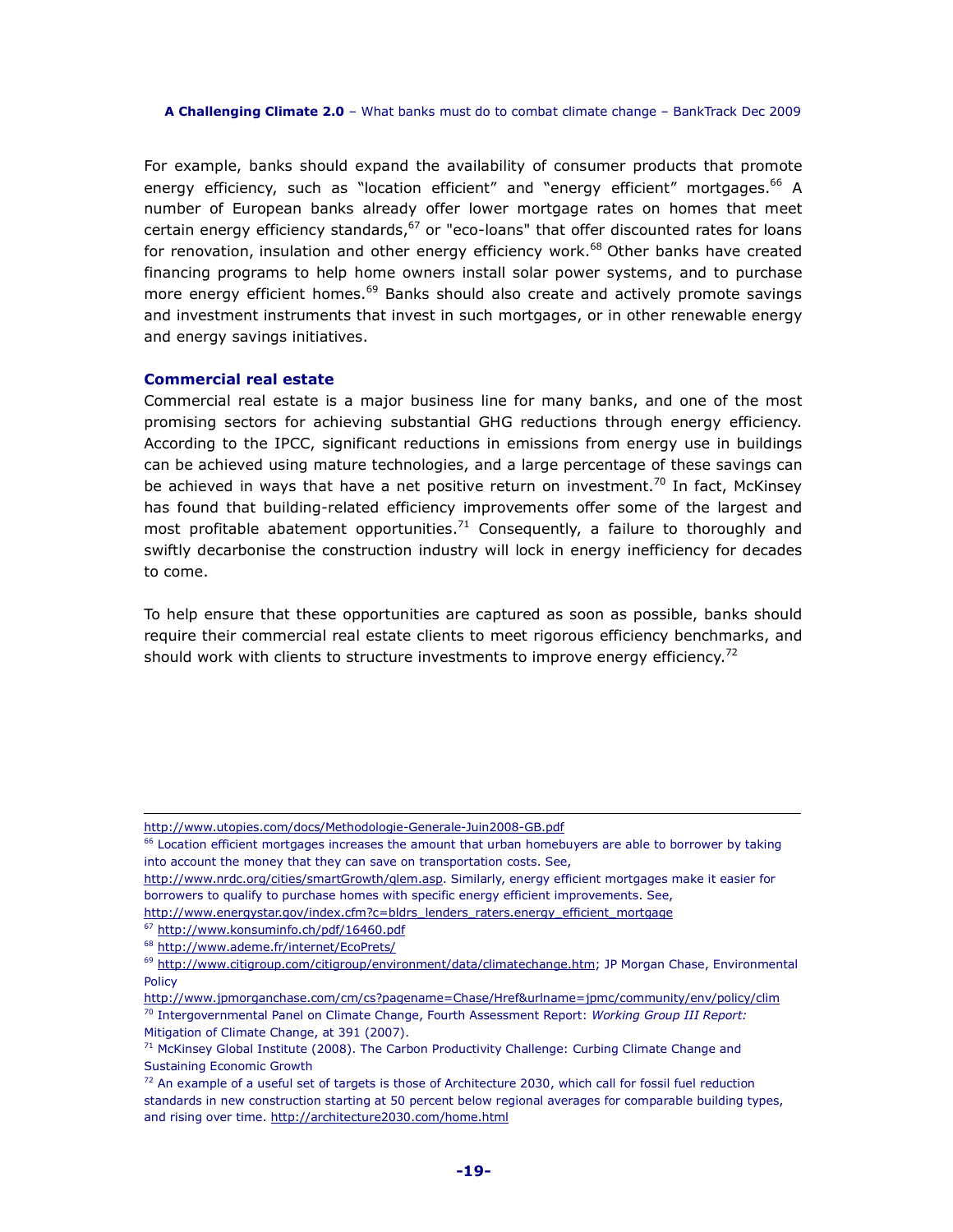## 4. Conclusion

Runaway climate change is starting to influence every persons life and every business activity. It will take a almost super human effort to still turn the tide around and stabilize world climate within the temperature range that is considered relatively safe.

Given this, commercial banks stand at a crossroad; they can choose to be part of the grand coalition of citizens, governments and business that is gearing up to meet the climate challenge with the determination and vigor that is required, throwing in their unique ability to mobilize capital on the scale needed to achieve the global switch to a low carbon economy within our lifetime. Or they can choose to ignore the popular demand for drastic choices and continue to be the financiers of yesterdays fossil fuel based economy. Doing so may well lead to a fatal tarnishing of a banks reputation as a knowing climate destroyer.

There is little time left for banks to ponder which direction to take.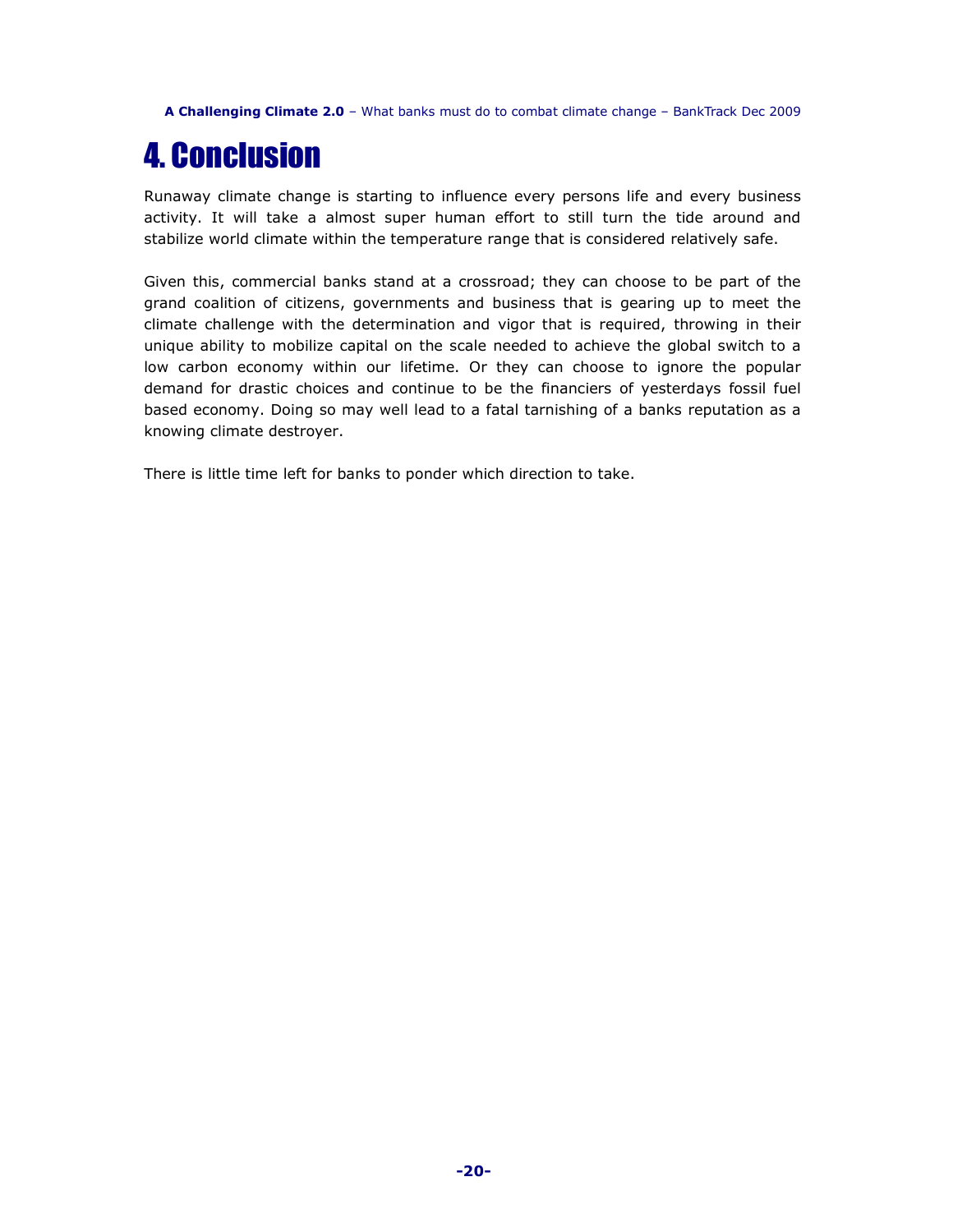## Annex I. Energy alternatives and sustainability

Many energy sources are currently being presented to policy-makers and the public as climate-friendly alternatives to fossil fuels. It is encouraging that a real breakthrough to achieve a low carbon economy would require not so much a complete new, and as of yet unidentified energy technology, as well as a sufficient large application of techniques that are already available. But not all of the options offer the significant climate benefits that are claimed. Moreover, some 'alternatives' have such profound environmental and social costs that their climate benefits would be more than offset by the problems that they create in other areas.

This annex provides a brief overview of genuine candidates to fuel a low/no carbon economy as well as a list of options that merely provide 'false solutions' and therefore should not feature in a banks energy portfolio.

## **4.1 Solutions**

## **Energy efficiency**

Energy is not a commodity that is desirable for its own sake. Rather, we value energy for the services it provides, such as lighting and heating our houses or moving us from place to place. In many cases, energy services can be provided far more efficiently than is currently the case. Indeed, end-use energy efficiency improvements are often the easiest, least expensive and greenest way to meet the demand for energy services. To a surprising degree, efficiency gains can be realized at very high financial rates of return.<sup>73</sup> According to McKinsey & Co, a significant percentage of the GHG pollution abatement needed to stay below 2°C can be achieved through investments in energy efficiency with internal rates of return greater than 10 percent.<sup>74</sup>

## **Wind power**

 $\overline{a}$ 

The theoretical potential of wind energy is staggering; estimates are that wind generated power could provide up to six times current global electricity consumption.<sup>75</sup> Wind energy has considerable advantages as a power source -it is carbon-free, clean, abundant, locally available, and scalable.

While wind was until recently considered to be a fringe source of energy, it has become a competitive and rapidly expanding global industry. Generation costs have fallen by 50 percent over the past 15 years, and now approach the costs of conventional sources. Over the past ten years, global wind power capacity has grown at a rate of over 28 percent per annum. By 2010, the global installed wind capacity is expected to more than double its 2006 capacity.<sup>76</sup>

<sup>&</sup>lt;sup>73</sup> David. B. Goldstein, Saving Energy, Growing Jobs: How Environmental Protection Promotes Economic Growth, Profitability, Innovation and Competition, 6-7 (2007).

<sup>&</sup>lt;sup>74</sup> McKinsey and Company. Curbing Global Energy Demand: The energy productivity opportunity. May 2007,

<sup>&</sup>lt;sup>75</sup> McKinsey and Company. Curbing Global Energy Demand: The energy productivity opportunity. May 2007,

<sup>&</sup>lt;sup>76</sup> Global Wind Energy Council, Global Wind 2006 Report. http://www.gwec.net/uploads/media/gwec-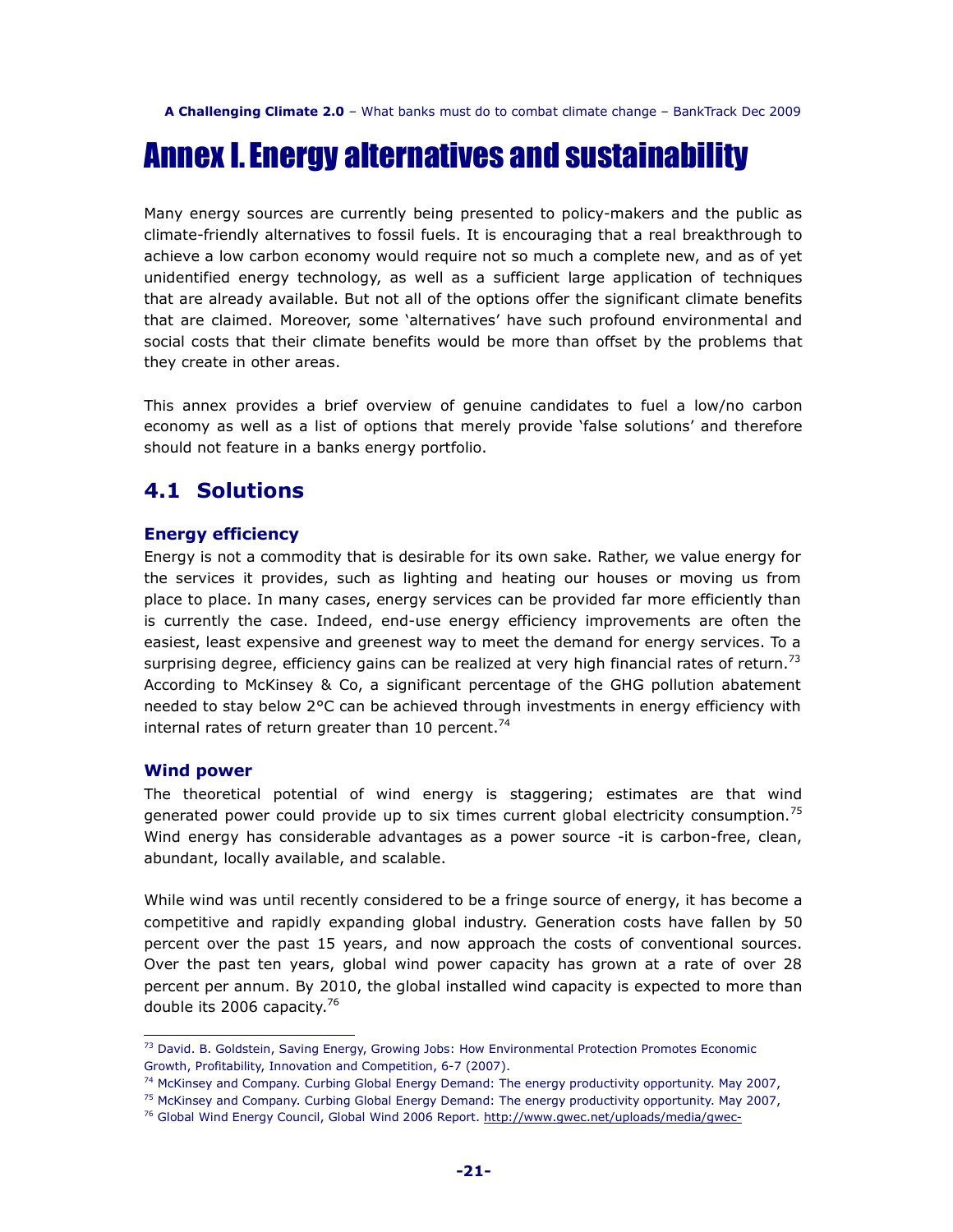## **Solar power**

Solar power is fast becoming a mainstream source of power. Solar photovoltaic power has enormous potential for on-site residential and commercial applications and for meeting peak demands on summer afternoons.<sup>77</sup> Grid-connected solar photovoltaic grew by 60 percent per year from 2000 to 2004, and the solar PV industry invested record amounts in new plant and equipment (about \$6 billion) in 2005. The PV industry is expected to continue to grow by more than 30 percent annually over the next several years.

In addition, concentrating Solar Thermal (CST) systems, which use lenses or mirrors to focus sunlight into a small beam, can provide baseload power on an industrial scale. It is estimated that concentrating solar power could meet up to 7 percent of the world's power needs by 2030 and fully one quarter by 2050.<sup>78</sup>

In its most straightforward application, such as with a large scale introduction of solar cookers in tropical rural areas it could provide the perfect replacement for firewood and other sources of fuel, the use of which is both a threat to human health and to the climate. In specific areas with an abundance of sunshine, photovoltaic power (PV) may also provide energy to communities unconnected to the power grid. The business challenge here is to both scale up these projects so that they become feasible for banks to finance and for banks to scale down so that they are able to deal with this demand for finance.

## **Small hydro**

Small hydro (usually understood as a hydro scheme with a capacity below 10MW and a limited physical impact on the flow of the river) can be environmentally and socially lowimpact and provide a welcome addition to the range of locally available energy options. However, in certain cases small hydro can replicate many of the negative effects of large hydro schemes. To ensure that small hydro schemes have low impacts and meet community priorities it is imperative that, just as large hydro schemes, they be developed only after a comprehensive options assessment and in consultation with local populations.

## **Experimental energy technology**

Lately, a number of exciting energy technologies are being developed and tested. Some examples of such technologies are wave energy<sup>79</sup>, energy kite technology,  $80$ , advanced non-conventional biomass systems and various approaches to geothermal heating and subterranean energy storage. These technologies are, or may soon add to the range of investment options for main stream financiers but their further development would benefit tremendously from increased access to venture capital and support from innovative mainstream banks.

<sup>2006</sup>\_final.pdf

<sup>77</sup> http://www.environmentcalifornia.org/energy/million-solar-roofs/fact-sheet

 $78$  Greenpeace International, Concentrating Solar Power Outlook 2009: Why Renewable Energy is Hot (2009)

<sup>79</sup> http://www.pelamiswave.com/

<sup>80</sup> http://www.ockels.nl/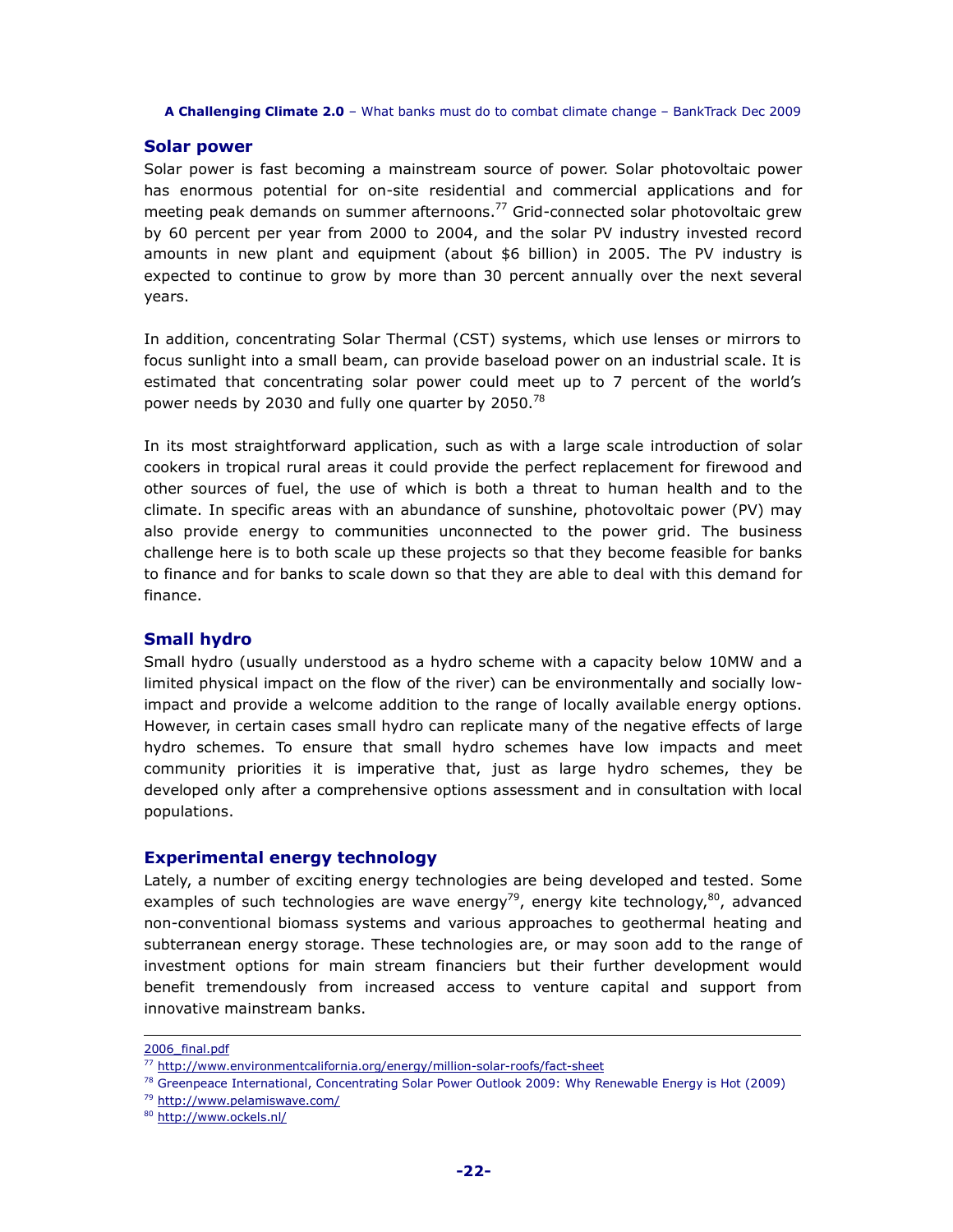## **Biomass**

Biomass in this context refers to biodegradable parts of products that are derived from waste and residue originating from living matter that can be burnt as fuel or otherwise used for energy generation. The potential climate benefits of biomass use depend on whether they actually replace previous fossil fuel consumption, how they are sourced and produced and on where and how they are being used.

Biomass use on a small scale in the developing world may have the potential to provide affordable, home grown, environmentally sustainable bio-power. Depending on local circumstances (local availability, transport, guarantees for local producers etc) the use of agricultural residues, organic waste (for example used timber) or even purpose grown crops may be a viable option for sustainable energy generation. As with other small scale energy options the business challenge here is for banks to create the financial products that will meet the needs of potential small scale producers.

## **4.2 False Solutions**

## **Carbon trading**

Carbon trading may pose lucrative business opportunities, but in general carbon trading is a dangerous distraction for banks seeking to make a positive contribution to solving the climate crisis. Banks can play a much more valuable role by capitalizing new climate-friendly enterprises and curbing financing for greenhouse gas intensive activities.

In theory, one of the strengths of carbon trading is that it gives companies flexibility to meeting GHG reduction targets, and that that market forces efficiently identify the cheapest emissions cuts. However, this dynamic incentivizes businesses to make cheap cuts and delays the significant investments necessary to transition to a low-carbon economy. In addition, carbon trading crowds out other strategies to reduce GHGs; for example, the UK government feared that adopting a 20% renewable portfolio standard (requiring electric utilities to source 20% of their electricity from renewable energy sources) would bring down the price of carbon and harm the European Union Emissions Trading Scheme (EU ETS).<sup>81</sup>

But in practice, carbon trading is much worse. The world's largest carbon trading program, the EU ETS, has not reduced emissions to the extent promised. Political lobbying has resulted in polluters receiving massive amounts of emissions allowances for free, and also in the over-allocation of allowances. The widespread use of offsets, especially from Clean Development Mechanism (CDM) projects, has also undermined the integrity of carbon caps in developed countries and has delayed the transition to a clean economy. Numerous studies have demonstrated that many CDM offsets are not additional, resulting in business-as-usual emissions levels while providing the appearance of mitigation.  $\overline{a}$ 

<sup>81</sup> Seager, Ashley and Mark Milner, "Revealed: cover-up plan on energy target," *The Guardian,* 13 Aug 2007 at http://www.guardian.co.uk/environment/2007/aug/13/renewableenergy.energy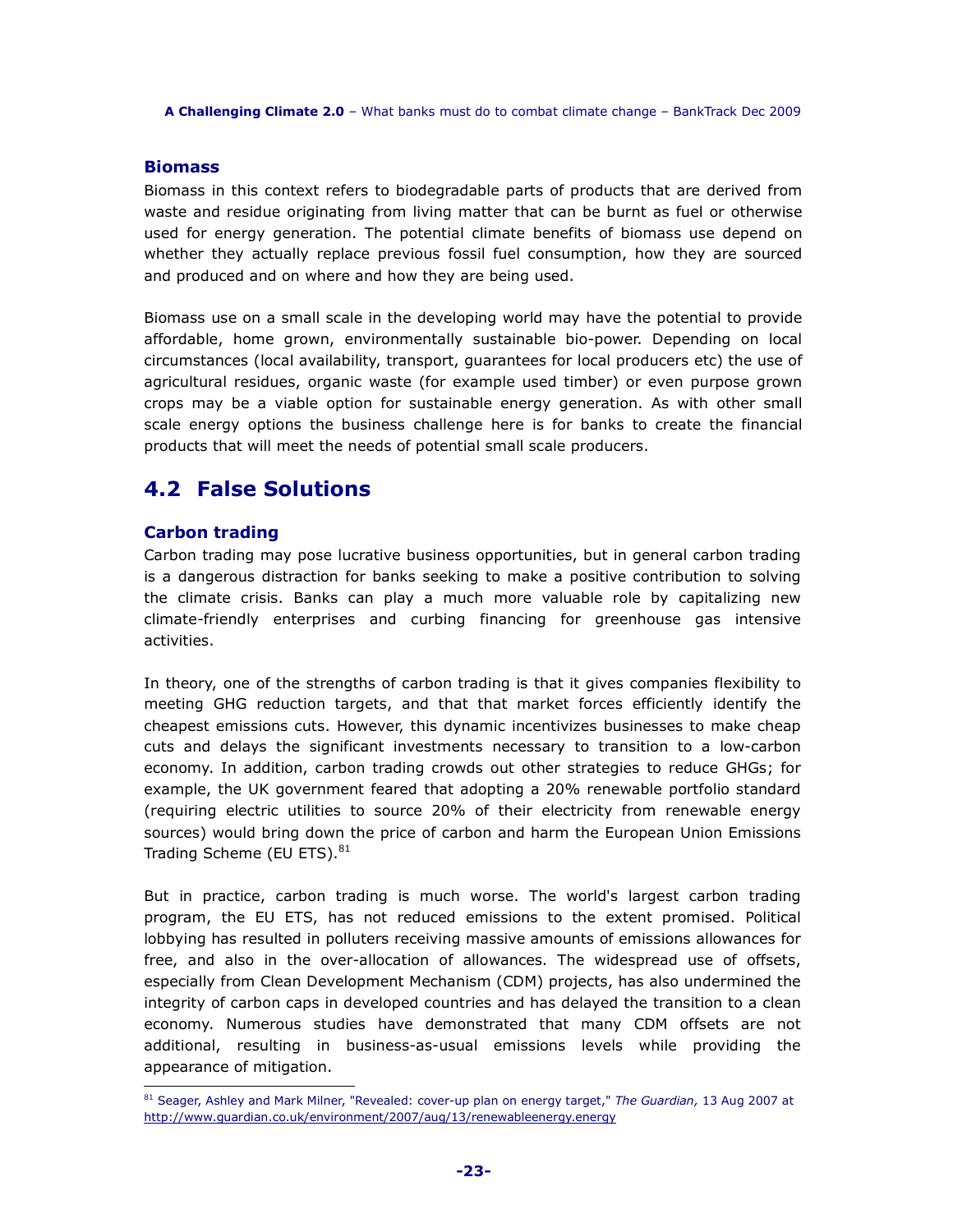In the context of international climate negotiations, the debate over carbon trading and the role of private finance has taken a particularly insidious turn. Several developed countries, including the United States and the EU, are attempting to shirk their financial obligations to provide public financing to developing countries for climate change adaptation and mitigation. Instead, the US and its allies argue that private financing from carbon offset schemes, such as the UN Clean Development Mechanism, should count towards their financial obligations under the under the United Nations Framework Convention on Climate Change and the Bali Action Plan.

Double-counting offsets as both international climate finance obligations and developed countries' emissions reductions flies against the spirit and letter of the UNFCCC. Banks' enthusiasm for carbon trading therefore is highly unconstructive in the context of international negotiations. It undermines efforts to ensure that the world's poorest people receive a sustainable and equitable outcome from the Copenhagen process and threatens the viability of a global climate deal.

Other sources of finance for adaptation and mitigation in the Global South are urgently needed, however. According to the UNFCCC, some USD 150 billion per year in public finance will be needed over the next decade to meet developing countries' mitigation and adaptation needs, and this funding should be met through governmental channels. $82$ Trillions of dollars worth of private financing will also be needed to capitalize energy efficiency measures and renewable energy infrastructure in the Global South, but banks should directly capitalize such investments, not focus their attention on brokering and trading carbon derivatives.

## **Nuclear energy**

 $\overline{a}$ 

Globally, nuclear energy currently provides about 370 gigawatt of power, or about 16 percent of the world's electricity supply. Nuclear power is intensely controversial and generally uncompetitive without massive public subsidies. Nevertheless, because nuclear power produces relatively low carbon emissions, some have come to reconsider nuclear power as an attractive option for large-scale energy production in an increasingly carbon-constrained world. The supposed climate benefits of nuclear power, however, are more than offset by its unacceptable economic, environmental and social costs. These include:

**Costs** Nuclear energy is very expensive and therefore not a cost-effective solution to climate change*.* This is especially true when the full costs of storing radioactive waste, insuring against catastrophic failure, decommissioning reactors, and securing materials and technology to prevent proliferation are fully internalised. Indeed, nuclear energy is rarely viable in competitive energy markets without significant public subsidies.

<sup>82</sup> According to the UNFCCC, some USD 150 billion per year in public finance will be needed over the next decade to meet developing countries' mitigation and adaptation needs, and to build enabling environments for private investment. The United Nations Framework Convention on Climate Change, "Investment & Financial Plans to Address Climate Change, Executive Summary." See:

http://unfccc.int/files/cooperation\_and\_support/financial\_mechanism/application/pdf/executive\_summary.pdf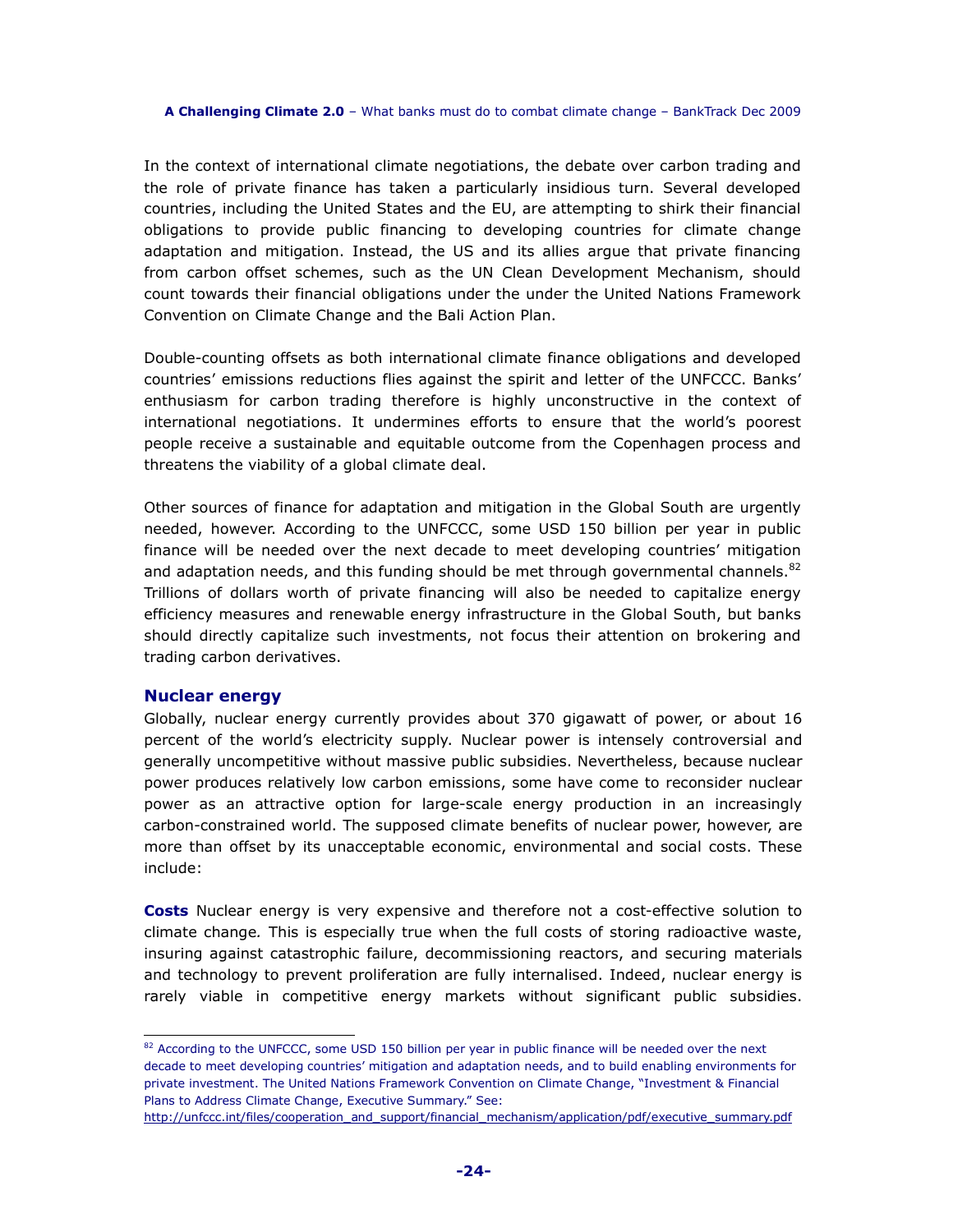Investment in end-use energy efficiency can produce 2-10 times as much reduction in GHG pollution per unit spent as investing in new nuclear energy production. $83$ 

**Danger** Nuclear power is dangerous*.* There is the risk of an accidental radioactive release such as occurred at Chernobyl and Three Mile Island. The nuclear industry also heightens the dangers of nuclear proliferation and terrorism. Civilian nuclear power production helps facilitate weapons proliferation by creating and legitimizing a global trade in dual use technologies that can be used in the production of nuclear weaponry. It is also a potential source of the raw materials for nuclear terrorism.<sup>84</sup>

**Waste** There is no adequate long-term solution for the storage of nuclear waste. Even after nearly fifty years of experience with commercial nuclear power, good long-term disposal options are still non-existent. Many facilities continue to store their nuclear waste on-site until a more suitable long-term solution can be developed.

**Speed** Due to the complexities of siting and contruction, a new nuclear power plant is likely to take more than a decade to bring online. This is far too slow to help begin to bend global GHG emissions trends downward. Smaller-scale non nuclear solutions can be brought online much faster, and far more efficiently than nuclear facilities.<sup>85</sup>

## **Large-scale hydro**

 $\overline{a}$ 

Hydropower is often assumed to be a source of power that emits virtually no GHGs. However, there is a growing body of evidence that the rotting of organic material in large tropical reservoirs is a globally significant emitter of carbon dioxide and methane. One recent study found that the world's 52,000 large dams may release 104 million metric tonnes of methane each year -the largest single source of human-caused methane emissions- and contribute more than 4 percent of the total warming impact of human activities.<sup>86</sup> Because of the uncertain risks of emissions from reservoirs, the Executive Board of the UN Framework Convention on Climate Change's (UNFCCC) Clean Development Mechanism (CDM) has excluded hydropower projects with significant water storage from eligibility for CDM financing.<sup>87</sup>

In addition, large hydropower projects are often beset by profound environmental, social, and economic problems. Large dams have displaced between 40 and 80 million people worldwide. Millions more have been ousted by the construction of canals, powerhouses and other associated infrastructure.<sup>88</sup> Many of these people have not been

<sup>83</sup> Amory Lovins, Nuclear Power and Climate Change, http://www.rmi.org/images/PDFs/Climate/C07-09\_NuclearPwrandClimate.pdf, (August 27, 2007).

<sup>84</sup> William Langewiesche, The Atomic Bazaar: The Rise of the Nuclear Poor (2007).

<sup>85</sup> Amory B. Lovins, Imran Sheikh, and Alex Markevich (2008) Forget Nuclear (Rocky Mountain Institute).

<sup>86</sup> Ivan B.T. Lima et al. (2007) "Methane Emissions from Large Dams as Renewable Energy Resources: A Developing Nation Perspective," Mitigation and Adaptation Strategies for Global Change, published on-line

March 2007.

<sup>87</sup> Intergovernmental Panel on Climate Change (2007), Fourth Assessment Report: *Working Group III Report:*  Mitigation of Climate Change, at 274.

<sup>88</sup> World Commission on Dams, Dams and Development: A New Framework for Decision-making, www.dams.org at 104 (2000).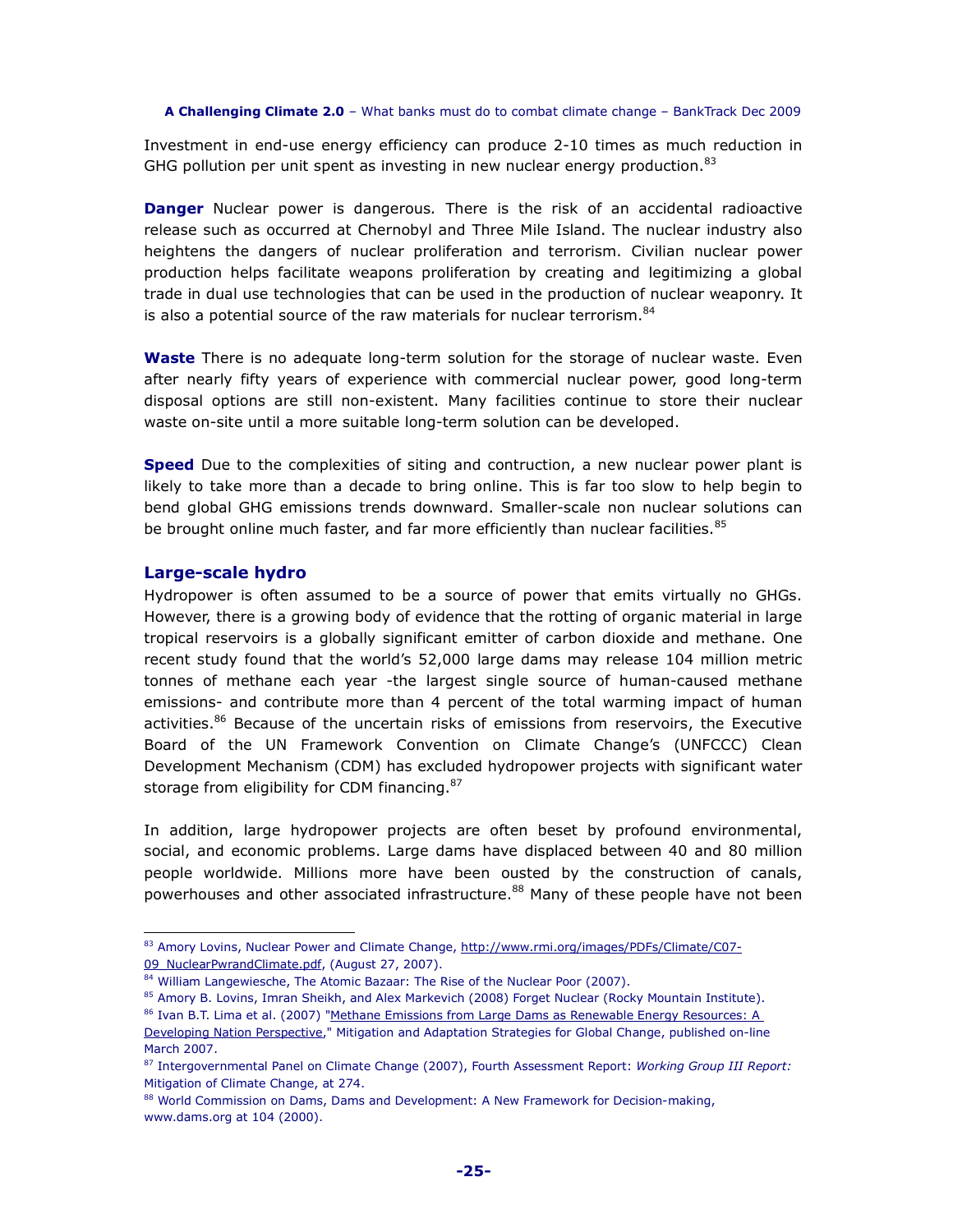satisfactorily resettled or been given adequate compensation, and those who have been resettled have rarely had their livelihoods restored.<sup>89</sup>

With respect to the environment, dams have fragmented and stilled 60 per cent of the world's rivers, leading to profound and often irreversible impacts on riverine and adjoining terrestrial environments.<sup>90</sup>

Meanwhile, the economic benefits of large dams have often been elusive. Large dams tend to under-perform their targets for power generation, and lengthy construction delays and large cost overruns are routine. $91$  Moreover, a changing climate could drastically impact the performance and safety of large dams. Increases in the severity and frequency of droughts will reduce hydropower production and water storage. Conversely, higher peak floods could threaten dam safety and increase reservoir sedimentation. As rainfall and runoff trends increasingly diverge from historical patterns, uncertainties in feasibility, impacts, and economic assessments for future dams will only increase.

## **Biofuels**

Agrofuels (often called biofuels) are liquid fuels, notably bio diesel and bio ethanol. Socalled first generation agrofuels are derived from food crops such as cereals, soybean, rapeseed oil, sugar cane and palm oil. Second generation agrofuels, currently under development, are aimed at using agricultural residues, trees (willow, eucalyptus) and straw, and may involve industrial technologies such as genetically modified micro organisms, crops and trees. Both generations are intended to provide fuel on an industrial scale for electricity production and transportation.

The potential climate benefits of biofuels critically depends on the scale of their use and whether they actually replace previous fossil fuel consumption, how they are sourced and produced, whether they displace agricultural activity elsewhere and on where and how they are being used. For example. the conversion of rainforests, peatlands, savannas, or grasslands to produce food-based biofuels in Brazil, Southeast Asia, and the United States can release 17 to 420 times more CO2 than the annual greenhouse gas (GHG) reductions these biofuels provide by displacing fossil fuels.  $92$ 

Climate impacts aside, the rapid expansion of unsustainable, industrial scale monocultures for biofuel production has significant adverse social and environmental impacts. Recently, the use of food crops to produce biofuels helped to push the price of some staple crops to record levels, threatening food security for the poor in the Global South. In response, the UN special rapporteur on the right to food called biofuels production on arable lands a "crime against humanity," and recommended a five year ban on further investments.<sup>93</sup>

<sup>89</sup> Ibid., at 17-18, 129.

<sup>90</sup> Ibid., at 73.

<sup>&</sup>lt;sup>91</sup> Ibid., at xxxi.

<sup>92</sup> http://www.sciencemag.org/cgi/content/abstract/1152747v1

<sup>93</sup> http://news.bbc.co.uk/2/hi/americas/7065061.stm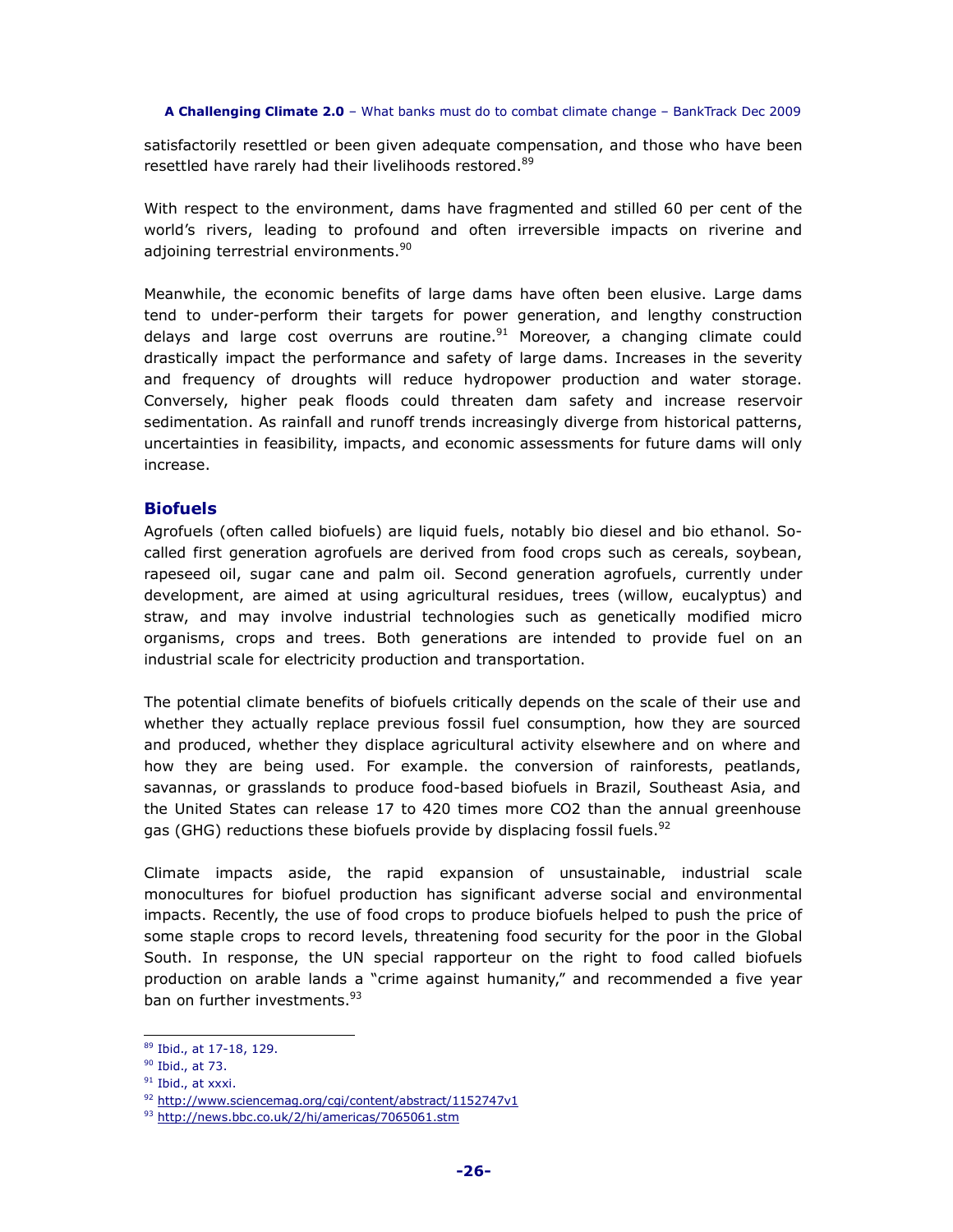Moreover, while a country like Brazil has an advanced sugar cane ethanol program, the sector is notorious for its appalling labor practices, with many examples of slave-like working conditions.<sup>94</sup> The increased cultivation of biomass crops in the form of monocultures also causes deforestation, soil erosion, loss of biodiversity and increased pesticide and fertilizer pollution.

Given the deep variation of the climate impact of biofuels and individual feedstocks, as well as of their environmental and social impacts, banks should condition any financing of biofuel production to an independently verified full lifecycle carbon balance, also taking into account indirect land use effects. Biofuel production should not be financed when this balance is below a demonstrable -80% lifecycle carbon balance compared to fossil fuels. Projects should also demonstrate that they do not compete with a more beneficial or necessary use of land by local communities and that there is no negative impact on food security.

## **Natural gas**

Natural gas produces lower carbon pollution per unit of energy than coal or oil. Replacing coal with natural gas can therefore reduce short- and medium-term emissions, and buy more time to implement renewable solutions.<sup>95</sup> But the extraction, distribution and combustion of natural gas still causes significant GHG pollution, and the benefits of natural gas may be overstated when life-cycle emissions are considered.

For one thing, natural gas is primarily methane—a GHG that is 21 times more potent than carbon dioxide. As a result, even relatively small fugitive emissions throughout the gas life-cycle can significantly reduce the GHG benefits of gas.<sup>96</sup> For another, the lifecycle emissions of natural gas rise significantly when it is converted to liquefied natural gas (LNG). The liquefaction, transport, and re-gasification of natural gas can push lifecycle GHG emissions far closer to that of life-cycle GHG emissions from coal. $97$ 

Ultimately, long-term stabilization targets will not be reached if natural gas use is greatly expanded.<sup>98</sup> Therefore, liquid natural gas schemes should be avoided and other new gas fired plants should only be brought on line to replace coal, and should not be considered where they would impede or crowd out the development of renewable fuel sources.

## **Carbon capture and storage**

 $\overline{a}$ 

Carbon capture and storage (CCS) is a process in which most of the  $CO<sub>2</sub>$  released from combustion in a fossil fuel power plant is captured and stored underground or in the oceans.

<sup>&</sup>lt;sup>94</sup> See for example the Pagrisa Dodgy deal at www.banktrack.org

<sup>95</sup> WWF (2007), Climate Solutions: WWF's Vision for 2050, at 14.

<sup>96</sup> WWF (2007), Climate Solutions: WWF's Vision for 2050, at 14.

<sup>97</sup> P. Jaramillo, W.M. Griffin, and H.S. Matthews (2007), Comparative Life-Cycle Air Emissions of Coal, Domestic Natural Gas, LNG and SNG for Electricity Generation.

<sup>98</sup> B. Hare, (1999) Fossil Fuels and Climate Change: The Carbon Logic, Greenpeace International, at 56; WWF (2007), Climate Solutions: WWF's Vision for 2050.